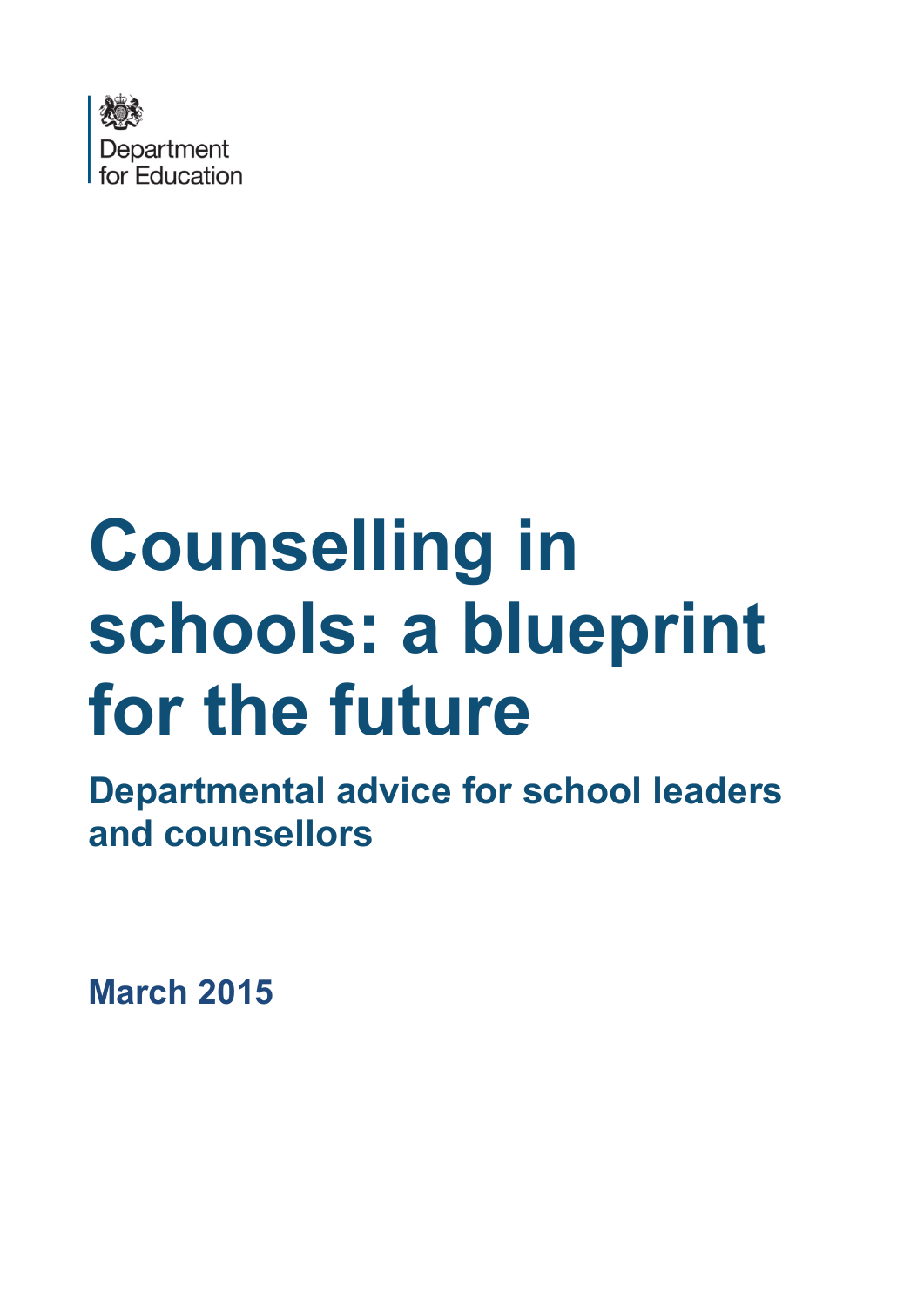# **Contents**

| Summary                        |                                                                    | 4  |
|--------------------------------|--------------------------------------------------------------------|----|
| About this departmental advice |                                                                    | 4  |
| Expiry or review date          |                                                                    | 4  |
| Who is this advice for?        |                                                                    | 5  |
| Introduction<br>$1_{-}$        |                                                                    | 6  |
| <b>Current situation</b><br>2. |                                                                    | 8  |
| Approaches to service delivery |                                                                    | 8  |
| 3.                             | Future expectations for school based counselling                   | 11 |
| Whole school context<br>4.     |                                                                    | 12 |
|                                | Improving wellbeing and resilience                                 | 12 |
|                                | Raising awareness of mental health issues through the curriculum   | 12 |
|                                | Promoting staff health and wellbeing                               | 13 |
|                                | Reducing the stigma around mental health                           | 13 |
|                                | Interaction with the pastoral system                               | 14 |
| Leadership role                |                                                                    | 14 |
| 5.                             | What is counselling and how can it help children and young people? | 16 |
|                                | How can school based counselling help children and young people?   | 16 |
| 6.                             | Using counsellors in schools – practical issues                    | 19 |
|                                | Decisions to employ or contract counsellors                        | 19 |
| Funding school counsellors     |                                                                    | 19 |
|                                | Models of delivery of school based counselling                     | 20 |
|                                | Line management and supervision                                    | 21 |
|                                | Quality assurance and impact assessment                            | 21 |
| Counselling in practice<br>7.  |                                                                    | 23 |
| Delivery options               |                                                                    | 23 |
|                                | Identifying pupils in need of support                              | 23 |
| Appointment systems            |                                                                    | 25 |
| Counselling environment        |                                                                    | 27 |
|                                | Types of problem brought to counselling sessions                   | 27 |
| Confidentiality                |                                                                    | 27 |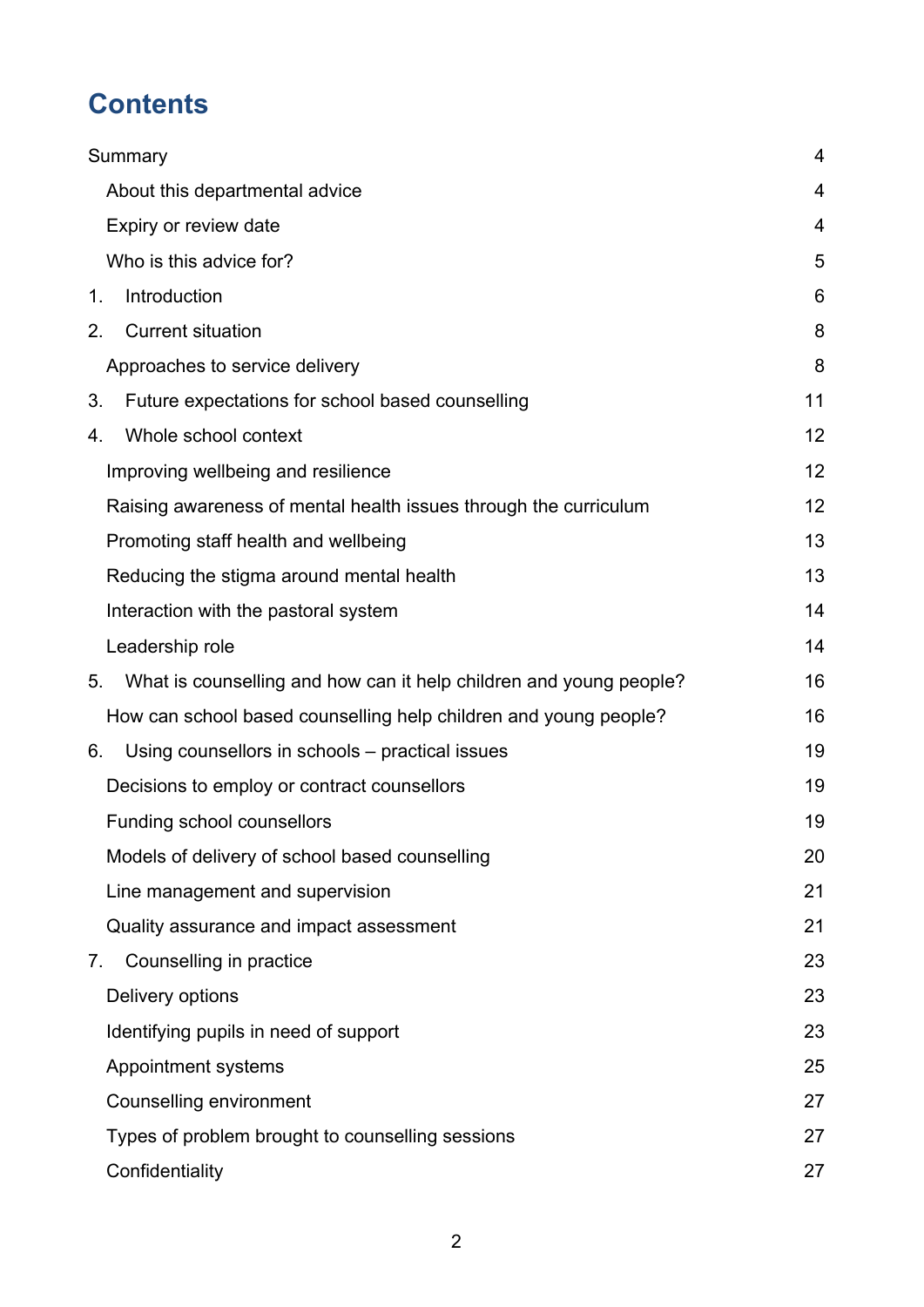| Referral systems (from school to external agencies)                      |    |
|--------------------------------------------------------------------------|----|
| Working with external specialists and information sharing                | 28 |
| Annex 1                                                                  | 30 |
| Views of children and young people                                       |    |
| What do you think counselling is and what is it for?                     | 30 |
| What are your views on counselling?                                      | 30 |
| Why do you think young people might need to see a counsellor?            | 31 |
| Who should be a counsellor?                                              | 31 |
| What do you think the barriers to accessing counselling are?             | 32 |
| How do you think we can overcome these barriers?                         | 32 |
| Do you think all schools should have a counselling service?              | 32 |
| What are the important features of a counsellor and counselling service? | 32 |
| Other comments                                                           | 33 |
| <b>Further information</b>                                               |    |
| Useful resources and external organisations                              |    |
| Other relevant departmental advice and statutory guidance                |    |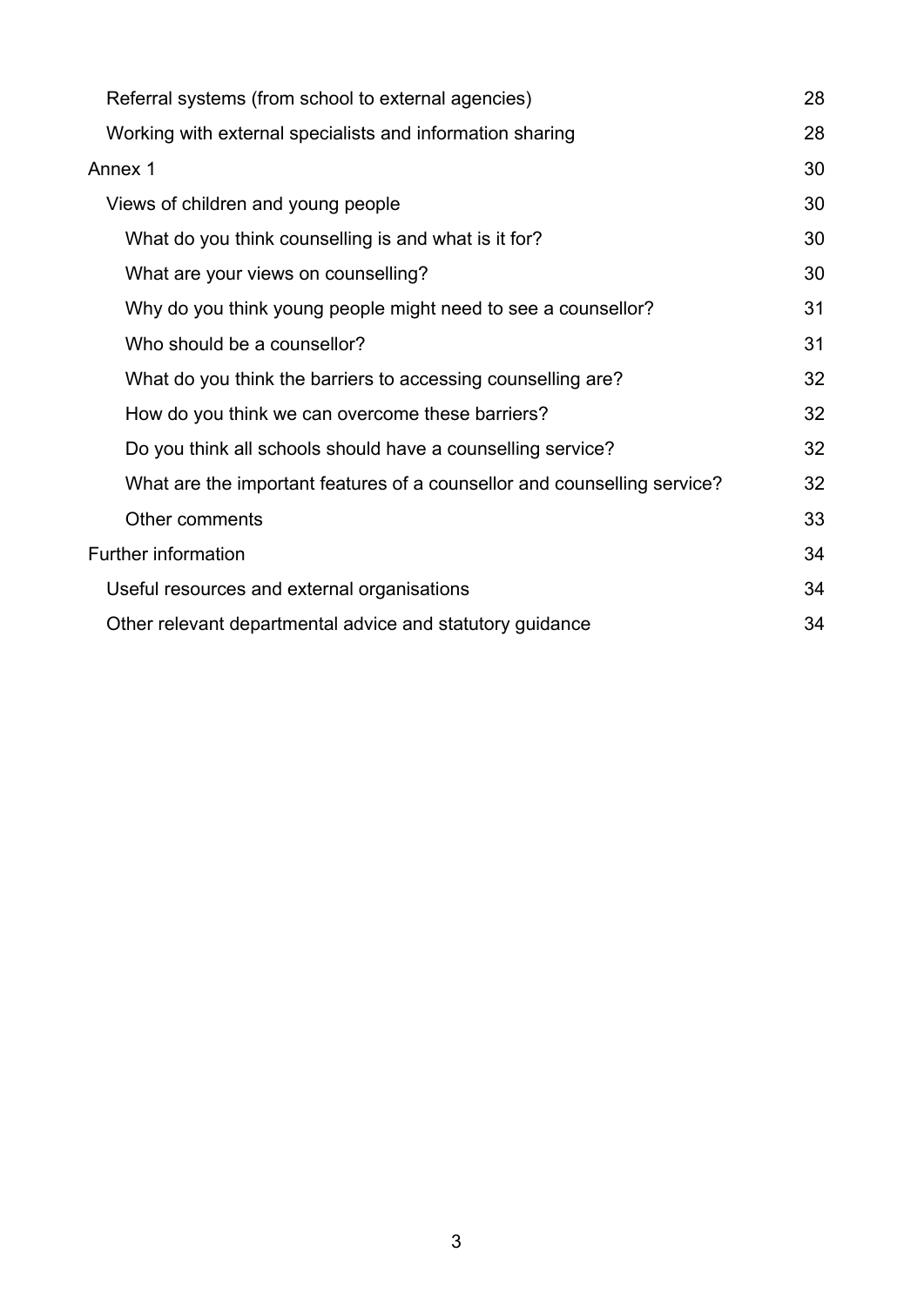# <span id="page-3-0"></span>**Summary**

# <span id="page-3-1"></span>**About this departmental advice**

This is departmental advice from the Department for Education. This advice is nonstatutory, and has been produced to help school leaders set up and improve counselling services in primary and secondary schools. It provides practical, evidence-based advice informed by experts on how to ensure school based counselling services achieve the best outcomes for children and young people and sets out the Government's expectation that over time we would expect to see all schools providing access to counselling services. It is equally relevant to those schools with counselling services, as to those currently without access to them. It reflects views of children and young people on counselling, as well as those of schools. It recognises that effective counselling is part of a whole school approach to mental health and wellbeing.

This advice provides practical help for setting up or improving existing counselling services, covering issues such as decisions around employing or contracting counsellors, funding, models of delivery, line management and quality assurance. For the many schools, in particular at secondary level, that already have counselling services in place, this advice sets out areas where improvements can be made to ensure services are of high quality, delivering value for money and improved outcomes for children and young people.

While the main focus is on school based counselling, this advice also explains how counselling fits within a whole school approach to mental health and wellbeing, covering issues such as improving wellbeing and resilience, raising awareness of mental health issues through the curriculum, reducing the stigma around mental health, effectiveness of the pastoral system and the role of leadership.

It is important to note that counselling is not the only effective method to supporting mental health and emotional wellbeing in schools. This document only deals with school counselling. Consideration of other forms of help are beyond the scope of this document, but it should be read alongside the DfE guidance on Behaviour and Mental health, an updated version which is being published in parallel and the PSHE Association's new advice on teaching about mental health.

### <span id="page-3-2"></span>**Expiry or review date**

This advice will next be reviewed in September 2015 to reflect any policy updates and implications arising from the implementation of the *Future in Mind* report.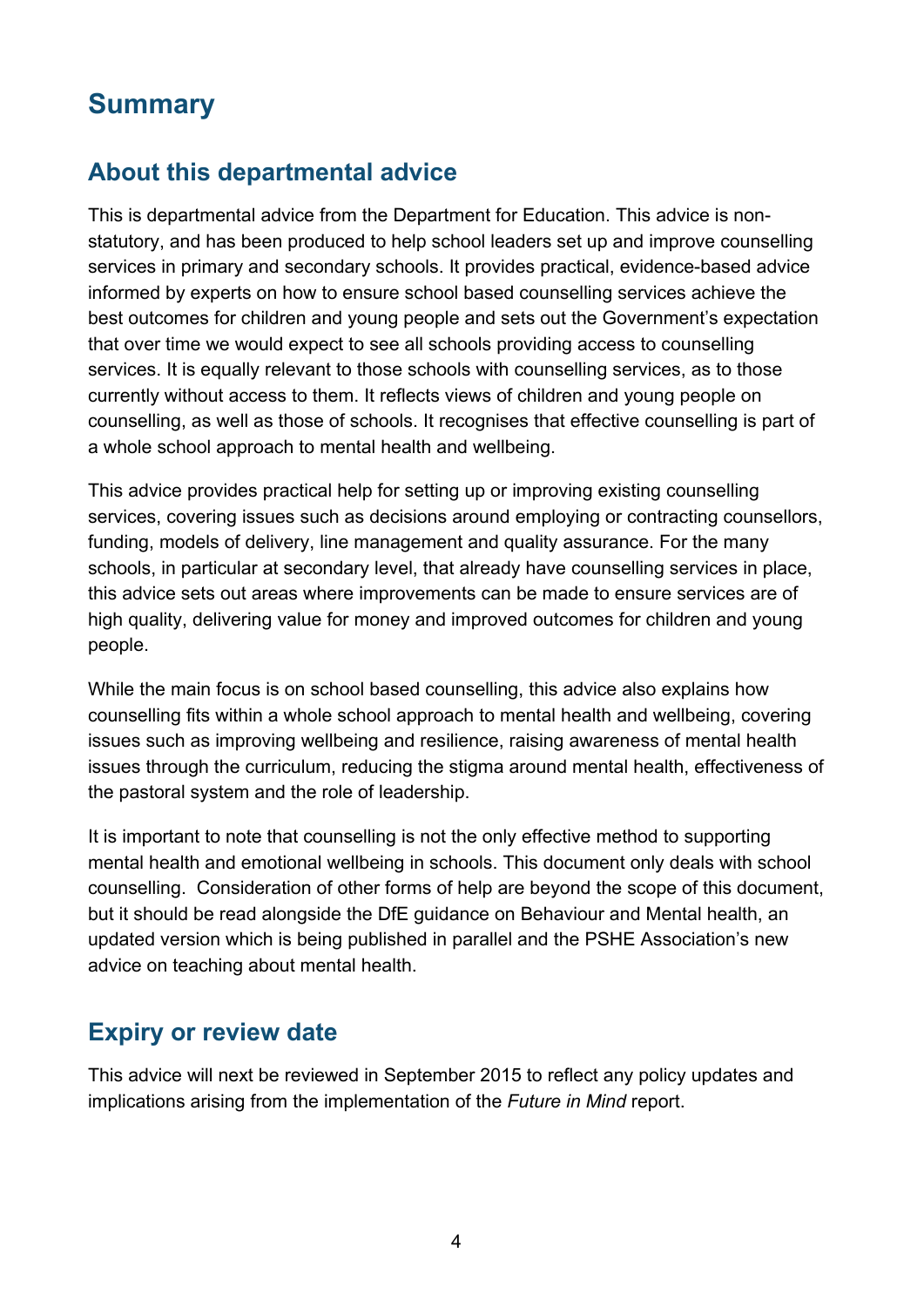### <span id="page-4-0"></span>**Who is this advice for?**

All primary and secondary school leaders including headteachers and governing bodies as well as those with day-to-day responsibility for mental health issues in schools, counsellors, clinical supervisors, and managers of school counselling services. It will also be of interest to providers and NHS and Local Authority commissioners of counselling and other forms of psychological support.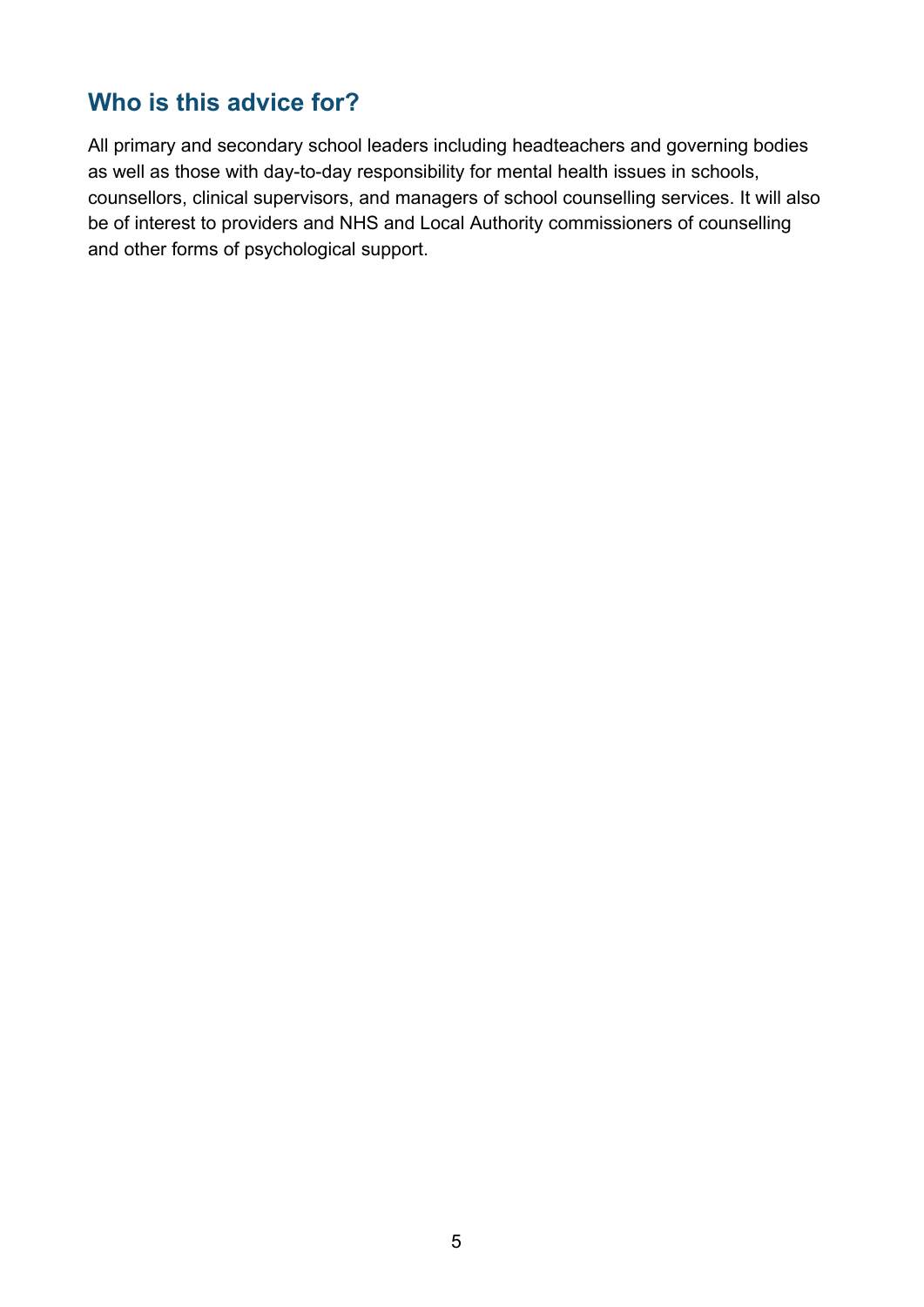# <span id="page-5-0"></span>**1. Introduction**

1.1 The Government is committed to improving children and young people's mental health and wellbeing. While mental health issues are relatively common, with up to 10% of 5 to [1](#page-5-1)5 year old pupils experiencing them<sup>1</sup>, children and young people do not always get the help that they need as quickly as they should. Issues such as anxiety, low mood, depression, conduct and eating disorders can impact significantly on their happiness and future life chances.

1.2 The Government established a children and young people's mental health and wellbeing Taskforce, led by the Department of Health and NHS England, working closely with other Departments, including DfE, in September 2014. This looked at ways to make it easier for children and young people and their families to access help and support when needed and improve the way in which mental health services are organised and provided. In parallel with the work of the Taskforce, DfE announced in November 2014 that it would develop a counselling strategy and new PSHE guidance on teaching about mental health issues.

1.3 *[Future in Mind](https://www.gov.uk/government/publications/improving-mental-health-services-for-young-people)*, the Government report of the children and young people's mental health and wellbeing Taskforce (abbreviated from here on to *Future in Mind*) recognises the crucial role that schools can play, working alongside health and community and voluntary services in helping to support good mental health and in preventing and identifying mental health issues in children and young people. Most schools attach considerable importance to ensuring pupils' wellbeing, developing character and resilience and supporting pupils with problems. They increasingly play a valuable role in early intervention and support for mental health issues, in particular through growing use of school based counsellors.

<span id="page-5-1"></span> <sup>1</sup> http://www.centreforum.org/assets/pubs/headteacher-survey.pdf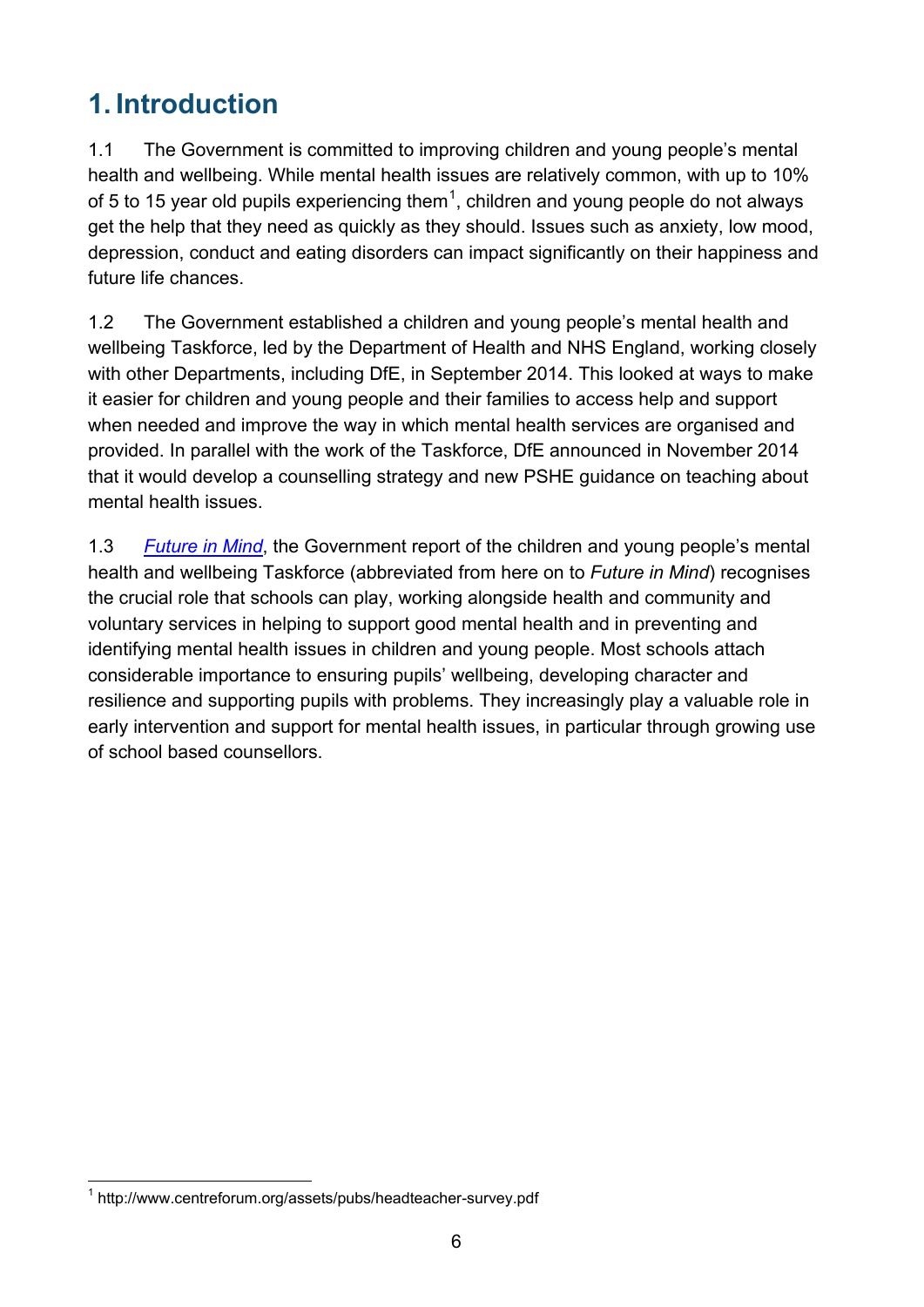### *Future in Mind* **– Key Proposals**

The report sets out a clear national ambition in the form of key proposals to transform the design and delivery of a local offer of services for children and young people with mental health needs. Many of the proposals are cost neutral, requiring a different way of doing business rather than significant further investment. The report also sets out a number of proposals that require critical decisions on further investment and on local service redesign. The Deputy Prime Minister's announcement on 14 March of £250m per year additional funding for children and young people's mental health care and perinatal mental health care over the course of the next Parliament will provide a significant boost to implementing the proposals.

The report sets out the Government's aspirations for 2020. The full report can be viewed [here.](https://www.gov.uk/government/publications/improving-mental-health-services-for-young-people) The aspirations most relevant to schools include:

- improving public awareness and understanding through a hard hitting antistigma campaign, building on the success of the existing Time to Change campaign;
- in every part of the country, children and young people having timely access to effective mental health support when they need it;
- increased use of evidence-based treatments with services rigorously focused on outcomes, by building on the success of the CYP IAPT transformation programme and rolling it out to the rest of the country;
- every area having 'one-stop-shop' services, which provide mental health support and advice to children and young people in the community;
- improving communications, referrals and access to support through every area having named points of contact in specialist mental health services and schools. This would include integrating mental health specialists directly into schools and GP practices;
- professionals who work with children and young people are trained in child development and mental health, and understand what can be done to provide help and support for those who need it.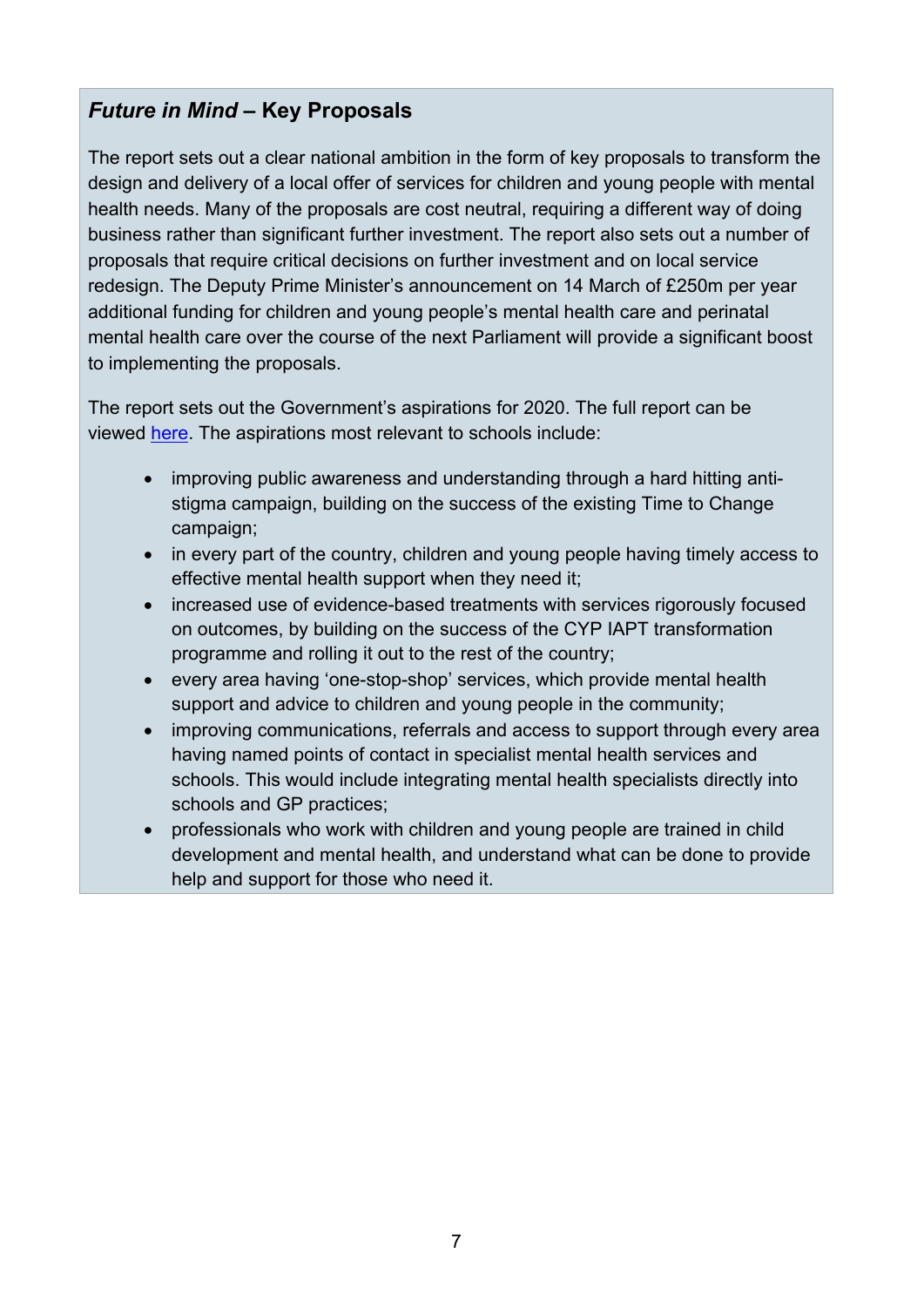# <span id="page-7-0"></span>**2. Current situation**

2.1 School based counselling is one of the most prevalent forms of psychological therapy for children and young people, with around 70-90,000 cases seen a year across the UK as a whole in secondary schools alone<sup>[2](#page-7-2)</sup>. At secondary level the majority of schools in England offer some level of access to counselling. Although data is not systematically collected on counselling services in schools, the latest research findings based on 750 schools suggest that pupils in 86% of schools have access to a counsellor<sup>[3](#page-7-3)</sup>. The British Association of Counselling and Psychotherapy (BACP) also estimate that between 64 and 80% of secondary schools in England offer some kind of counselling, and the numbers have increased over the last ten years $^4$  $^4$ .

2.2 While counselling in primary schools seems to have a shorter history than in secondary schools, with little evidence of it being available before 1999, it also seems to be growing, though the extent is likely to vary from area to area.

2.3 Costs can vary significantly depending on the delivery model, with, for example, targeted 1:1 counselling estimated at £14.5k per annum for a counsellor for two days per week, and a whole-school mental health service integrated within the school pastoral, safeguarding and support systems estimated at around £40k per annum.

2.4 The evidence shows that counselling in schools is increasingly viewed as a profession, with counsellors recognised on [Accredited Voluntary Registers.](http://www.professionalstandards.org.uk/accredited-registers) There has been a significant move away from school staff, for example, teachers, doing counselling training as an add-on to their role.

### **Definition of mental health**

Mental health is defined as a state of wellbeing in which every individual recognises his or her own potential, can cope with the normal stresses of life, can work productively and fruitfully, and is able to make a contribution to his or her own community. *[World Health](http://www.who.int/features/factfiles/mental_health/en/)  [Organisation, August 2014](http://www.who.int/features/factfiles/mental_health/en/)*

# <span id="page-7-1"></span>**Approaches to service delivery**

2.5 School counselling services tend to take the form of qualified counsellors (a professional practitioner who has typically completed a two year part-time/one year fulltime diploma, see section 6.5) having one-to-one sessions with pupils. Some appropriately trained counsellors will also undertake targeted group work with pupils. There are several service delivery models currently being used in England: some schools

<span id="page-7-2"></span> <sup>2</sup> http://iapt.nhs.uk/silo/files/school-based-counselling-review.pdf

<span id="page-7-3"></span><sup>3</sup> http://www.centreforum.org/assets/pubs/headteacher-survey.pdf

<span id="page-7-4"></span><sup>4</sup> https://www.escholar.manchester.ac.uk/uk-ac-man-scw:198783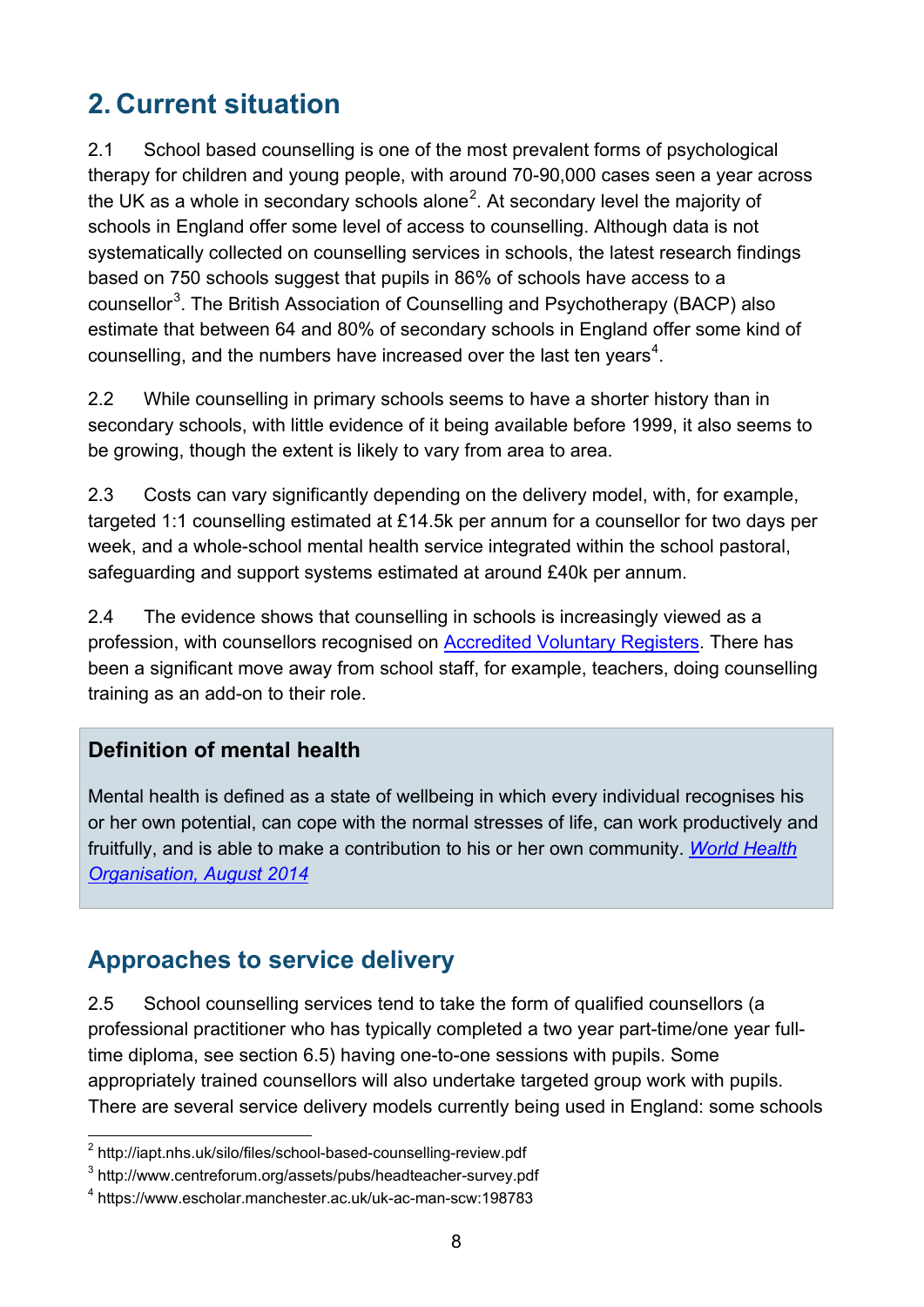employ their own counsellors either as salaried staff within their substantive staffing structure, by having individual contracts with counsellors or through an appropriately qualified school nurse or other healthcare professional. Some schools draw on Local Authority or voluntary sector services where they exist, either with a service level agreement whereby the counsellor spends a day or two a week in the school, or via a peripatetic arrangement when the counsellor only attends to spend time with specific targeted pupils.

2.6 In secondary schools, most counselling is conducted on a one-to-one basis, and is usually based on "humanistic" principles<sup>[5](#page-8-0)</sup>. This is an approach to counselling which aims to provide young people with an opportunity to talk through their difficulties in a welcoming and supportive environment, and to find their own ways of addressing their problems. In primary schools, much of the one-to-one counselling work incorporates play or art based methods, but might also include family work or group work.

2.7 Counselling within secondary schools has been shown to bring about significant reductions in psychological distress in the short term, and help young people move closer towards their personal goals<sup>[6](#page-8-1)</sup>. Within primary schools, there is good evidence that counselling is associated with reductions in psychological difficulties, though a direct causal link has yet to be established<sup>[7](#page-8-2)</sup>. School staff, children and young people usually evaluate school based counselling positively, viewing it as an effective way of bringing about improvements in mental health and wellbeing, and helping children and young people to engage with studying and learning. It is viewed as an accessible service, increasing the range of options available to children and young people who need to talk to a professional about problems in their lives.

#### **The Place2Be Model**

[Place2Be](https://www.place2be.org.uk/) offers a flexible menu of school-based mental health services, delivered by a team of clinical staff and skilled volunteers. This includes weekly one-to-one counselling sessions in school for children with the most urgent needs where trained counsellors tailor sessions according to each child's needs. For younger children a therapeutic approach encourages children to express themselves in non-verbal ways, for example through artwork or play. Parents reported some improvement in wellbeing for 74% of children who received Place2Be counselling. All children can refer themselves on their own or with friends to a Place2Talk, whenever something is worrying them. Place2Be also provides a dedicated counselling service for parents and carers to complement the work with children, support for school staff and teachers and training programmes for individuals and organisations.

<span id="page-8-0"></span> <sup>5</sup> http://iapt.nhs.uk/silo/files/school-based-counselling-review.pdf

<span id="page-8-1"></span><sup>6</sup> http://iapt.nhs.uk/silo/files/school-based-counselling-review.pdf

<span id="page-8-2"></span> $<sup>7</sup>$  Daniunaite, A., Cooper, M., & Forster, T. (2015). Counselling in UK primary schools: Outcomes and</sup> predictors of change. Counselling and Psychotherapy Research. doi: 10.1002/capr.12016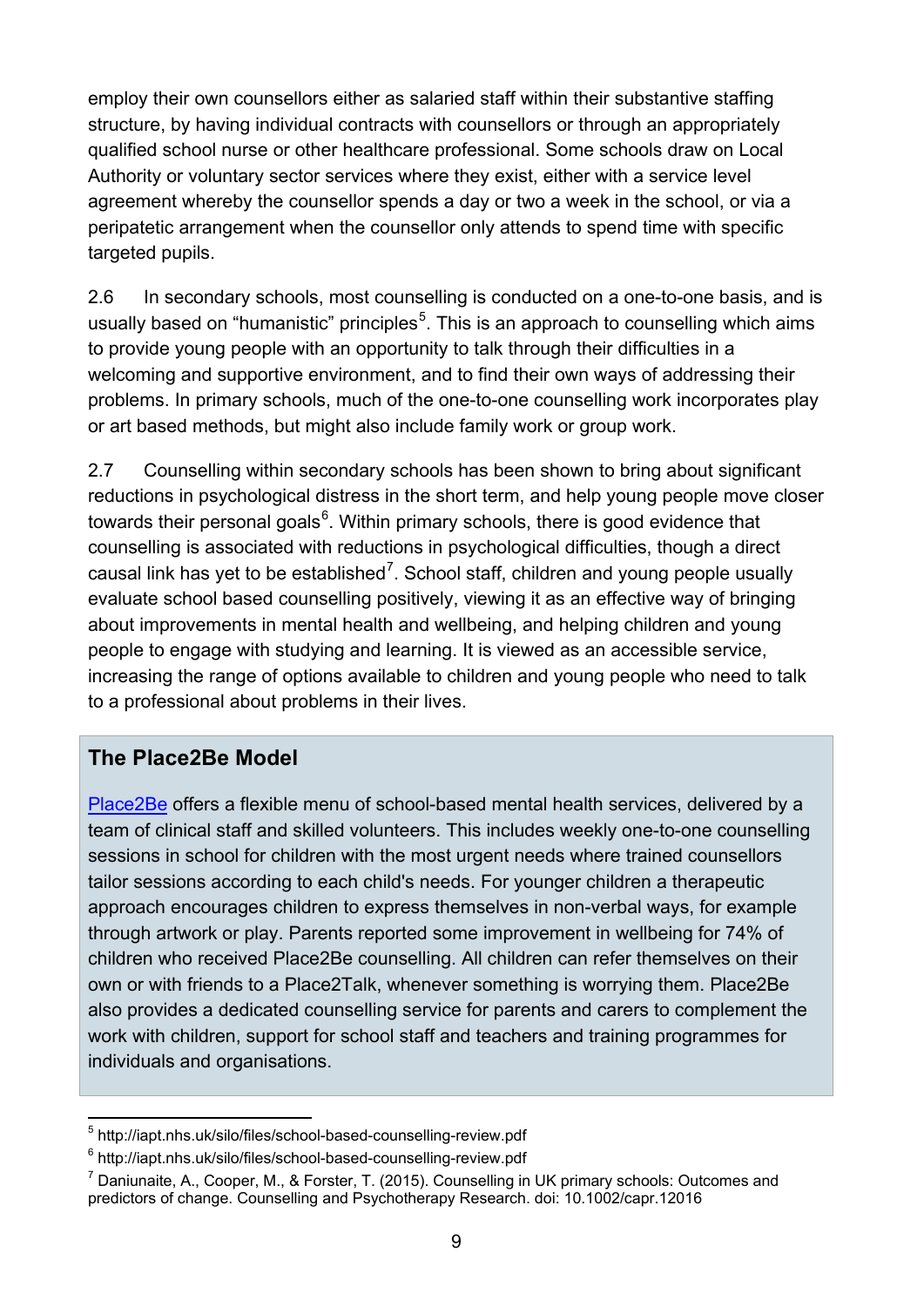2.8 School staff know their pupils well. However what teachers and support staff say is that they often don't have either the time or the expertise to help children and young people when they begin to show signs of distress for an extended period of time. Studies show that school staff can appreciate the availability of a professionally qualified counsellor who can support these children once they have been identified. School staff also say that they benefit from the guidance of counsellors when they are trying to understand and manage children and young people's behaviours and emotions in school.

2.9 Whilst school based counselling has gained much support and has increased in prevalence in recent years within schools in England, there are, however, broad areas for development for counselling services which schools should be mindful of, including:

- increasing the extent to which practice is evidence-based;
- greater use of outcome monitoring;
- ensuring equity of access to young people who are currently under-represented for example those from BME backgrounds;
- increasing children and young people's involvement with development of services;
- better integration with other mental health and wellbeing support, within the school and beyond it, allowing for improved assessment and referral.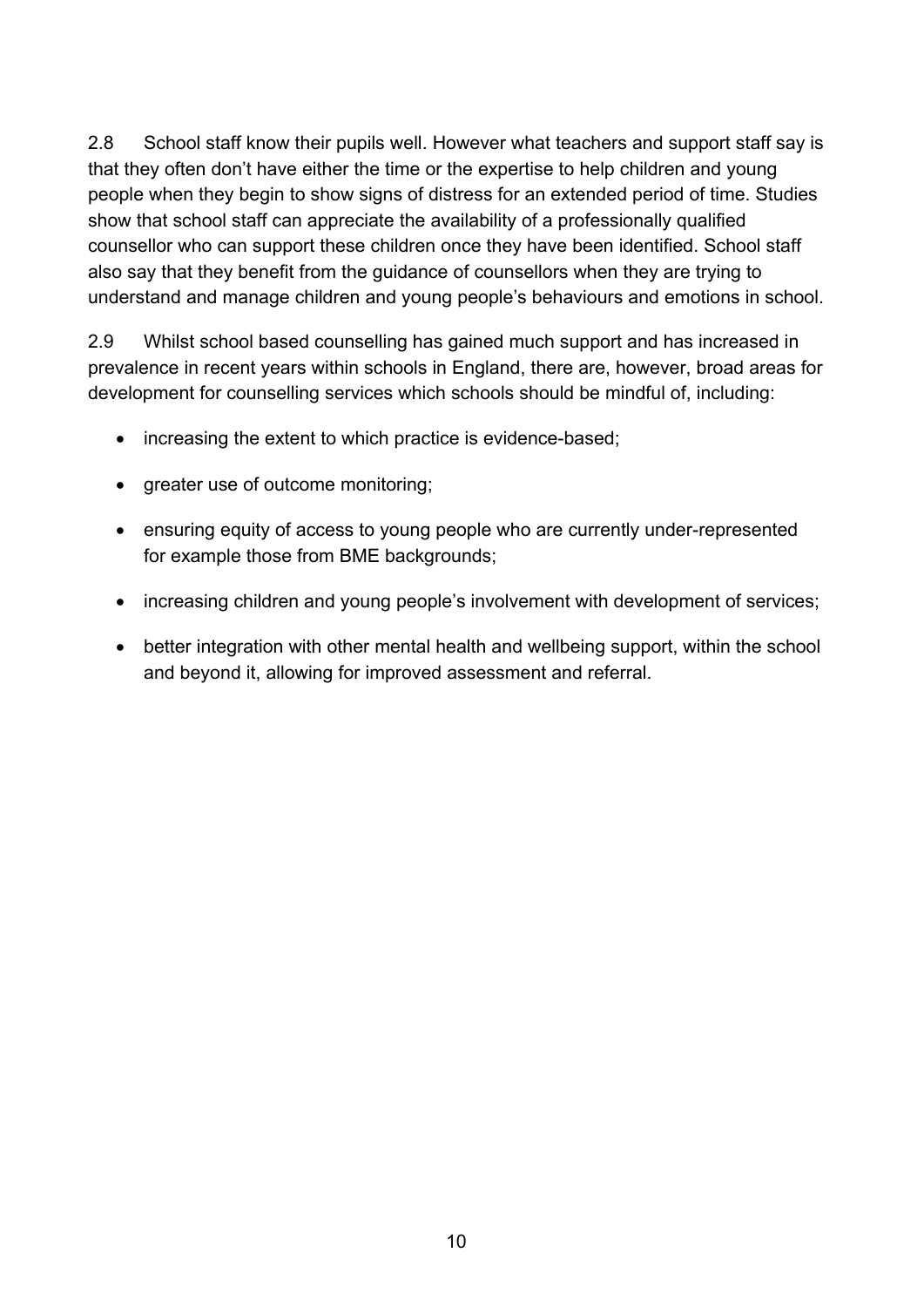# <span id="page-10-0"></span>**3. Future expectations for school based counselling**

3.1 The mental health and wellbeing of children and young people is everyone's business. The benefits to the individual and to society in preventing problems from arising, and intervening early where they do, are significant. For schools this can result in improved attainment, attendance, reductions in behavioural problems, as well as happier, more confident and resilient pupils.

3.2 The current extent of counselling provision in schools, alongside a range of other interventions and support programmes for pupils, makes it clear that many schools already recognise the value of making counselling services available in school settings. Schools have adopted a wide variety of approaches, and prioritised this within their existing funding – whether through the Dedicated Schools' Grant, or in some cases, the Pupil Premium.

3.3 While in some cases school based counselling services may have been introduced to address problems with access to services beyond schools, it is clear that they are not only an established part of the school landscape, but play a significant role in overall provision of mental health services for children and young people.

3.4 Our strong expectation is that over time all schools should make counselling services available to their pupils. In line with the Government's wider approach to schools, allowing schools autonomy to make their own decisions about how to use their funding in the best interests of their pupils, we are not requiring this. But this guidance sets out the issues schools will want to consider where they do not have services in place.

3.5 For the many schools that already have counselling services in place, the priority is to address the areas for development identified above. We want to support schools to ensure that the services they offer are of high quality, delivering value for money and improved outcomes for children and young people. This guidance draws on the direct experience of schools, the views of children and young people about counselling, and advice from an expert group drawn from key organisations.<sup>[8](#page-10-1)</sup> Many of these organisations have produced more detailed guidance and research which is referenced at the end of this document, and which schools may also wish to draw on in developing their services.

<span id="page-10-1"></span><sup>&</sup>lt;sup>8</sup> Mick Cooper: Professor of Counselling Psychology, National Advisor for Counselling, Children and Young People's Improving Access to Psychological Therapies (CYP IAPT),University of Roehampton; Karen Cromarty: Lead Advisor for Children and Young People, British Association for Counselling and Psychotherapy; Barbara Rayment: Director, Youth Access; Catherine Roche: Chief Executive, Place2Be; Kevin Kibble: Chief Executive, Nuture Group Network.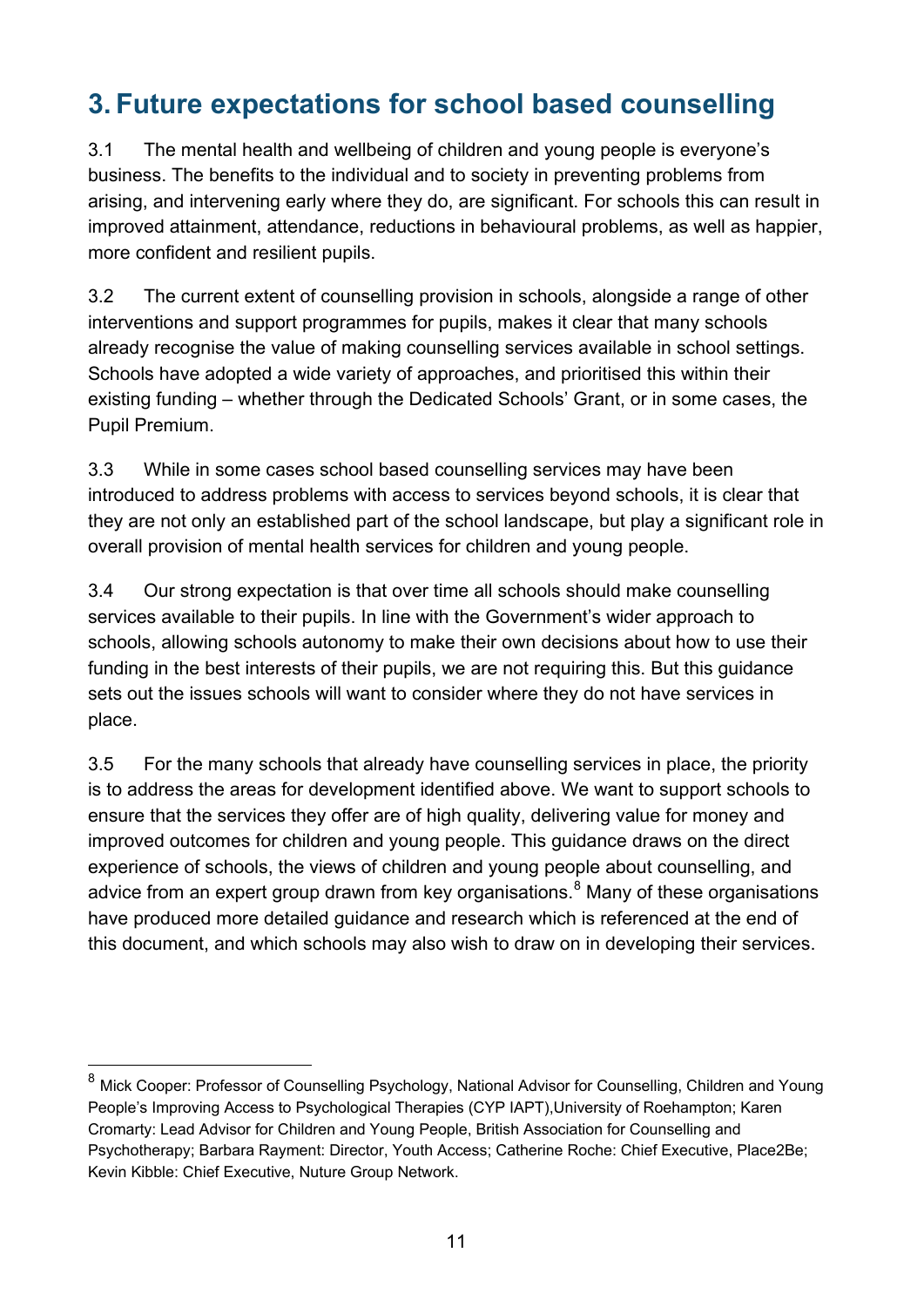# <span id="page-11-0"></span>**4. Whole school context**

4.1 School based counselling is likely to be most effective where it is delivered as part of a whole school commitment to improving mental health and wellbeing. Emotional health is everyone's business and schools will want to consider the following areas of school practice and how they can work together to best support pupils.

### <span id="page-11-1"></span>**Improving wellbeing and resilience**

4.2 Schools have a vital role to play in supporting the wellbeing of their pupils. It is widely recognised that the capacity to cope with adversity and even be strengthened by it – resilience – is an important factor in children and young people's wellbeing. Evidence shows that resilience is learnable and teachable. It is about all children and young people, not just those who might be considered vulnerable. Schools will have a range of activities in place to support this, from those with a direct focus on mental wellbeing, for example, using mindfulness techniques, to others which build character and provide emotional fulfilment, for example the Duke of Edinburgh award, music and cultural activities, to others which encourage teamwork and healthy living, for example sport and physical activities.

4.3 The DfE is also supporting a range of programmes through its Voluntary and Community Sector grants which will inform the future funding, commissioning and delivering of mental health services. They include: resources, information and training for schools, young people and families; specialist support for vulnerable groups; helplines, online services and apps; and projects that support emerging outcomes from the *Future in Mind* report.

# <span id="page-11-2"></span>**Raising awareness of mental health issues through the curriculum**

4.4 Personal, Social, and Economic and Health (PSHE) education provides an obvious vehicle to teach pupils about mental health. Many schools also plan enrichment activities during which they focus on different themes and mental health awareness raising can provide useful content for such time. The DfE has commissioned the PSHE Association to produce guidance for schools in teaching about mental health safely and effectively. Alongside the guidance will be a series of lesson plans covering key stages 1- 4 (5-16 year olds). These will be available before September 2015. For older pupils they will address such topics as self-harm and eating disorders, as well as issues directly concerned with school life, such as managing anxiety and stress around exams.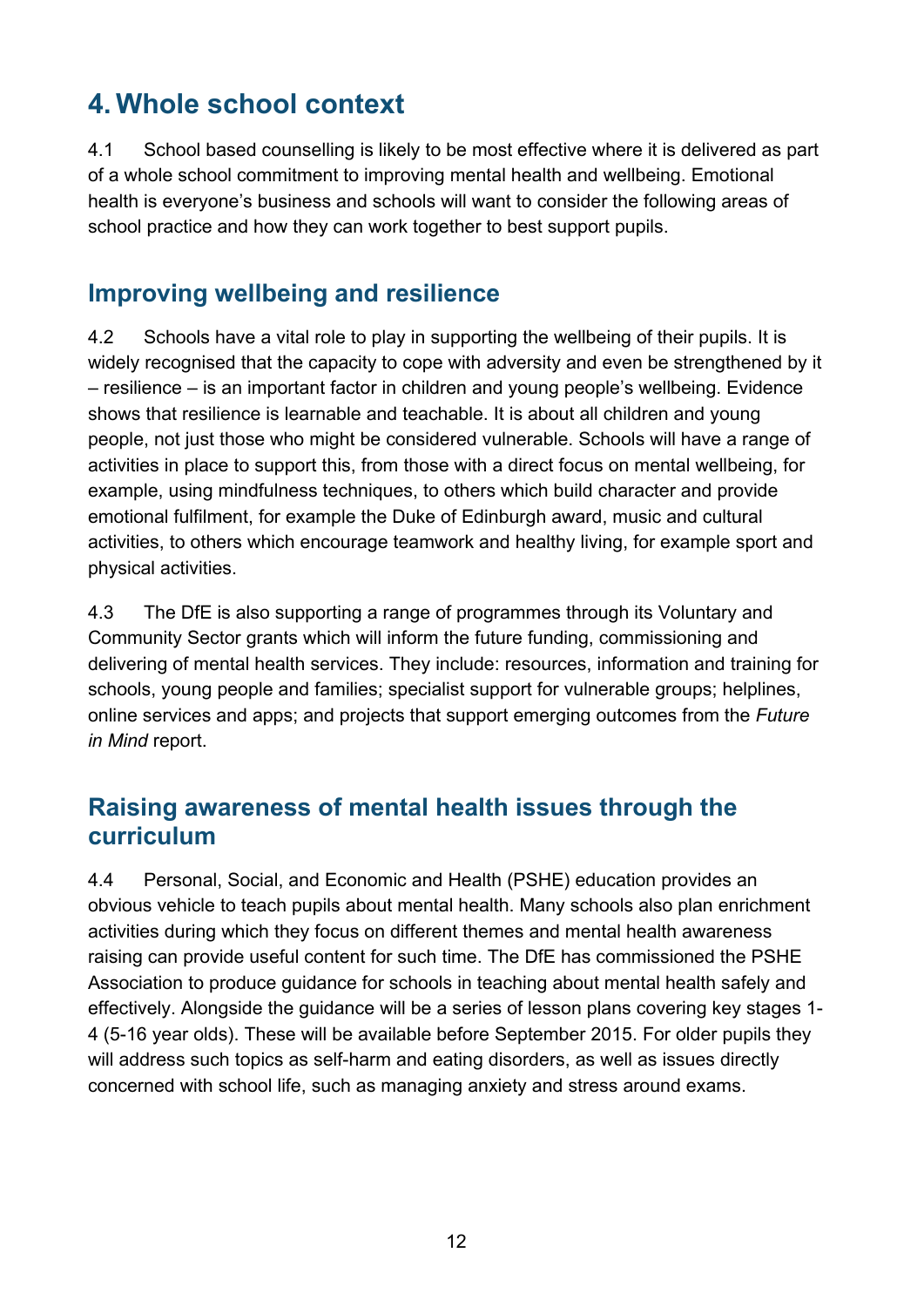# <span id="page-12-0"></span>**Promoting staff health and wellbeing**

4.5 Promoting staff health and wellbeing should also be an integral part of the whole school approach to mental health and wellbeing. Headteachers have a contractual [obligation](https://www.gov.uk/government/uploads/system/uploads/attachment_data/file/341951/School_teachers__pay_and_conditions_2014.pdf) to lead and manage staff with a proper regard for their wellbeing and legitimate expectations, including the expectation of a healthy balance between work and other commitments.

### **Time to Change**

[Time to Change](http://www.time-to-change.org.uk/) is England's biggest programme to challenge mental health stigma and discrimination. It is an anti-stigma campaign run by the leading mental health charities Mind and Rethink Mental Illness. The programme involves a wide range of projects, engaging people in all sectors and communities, encouraging them to start a dialogue and hopefully leading to a change in behaviour.

The children and young people's work aims to:

- improve the knowledge, attitudes and behaviour of young people and families around mental health,
- reduce the number of young people with mental health problems who experience the negative impact of stigma and discrimination,
- improve the confidence and ability of young people and families to speak openly about their mental health problems,
- improve the confidence and ability of all young people and families to tackle stigma and discrimination when they see it or experience it,
- improve the social capital of young people with mental health problems by building young people's confidence and ability to get involved and engaged within their local communities and activities including Time to Change.

# <span id="page-12-1"></span>**Reducing the stigma around mental health**

4.6 Schools will want to ensure that dialogue about mental health difficulties, whether through the curriculum or pastoral support, encourages openness and is non-judgmental. They will want to promote awareness of what pupils should do if they are concerned that they, or a friend, may have mental health difficulties. This will include who to talk to, where to get accurate information, how to seek counselling and other psychological interventions, and how peer support can help. They should consider how to make parents aware of the services within schools, and outside schools, and may want to use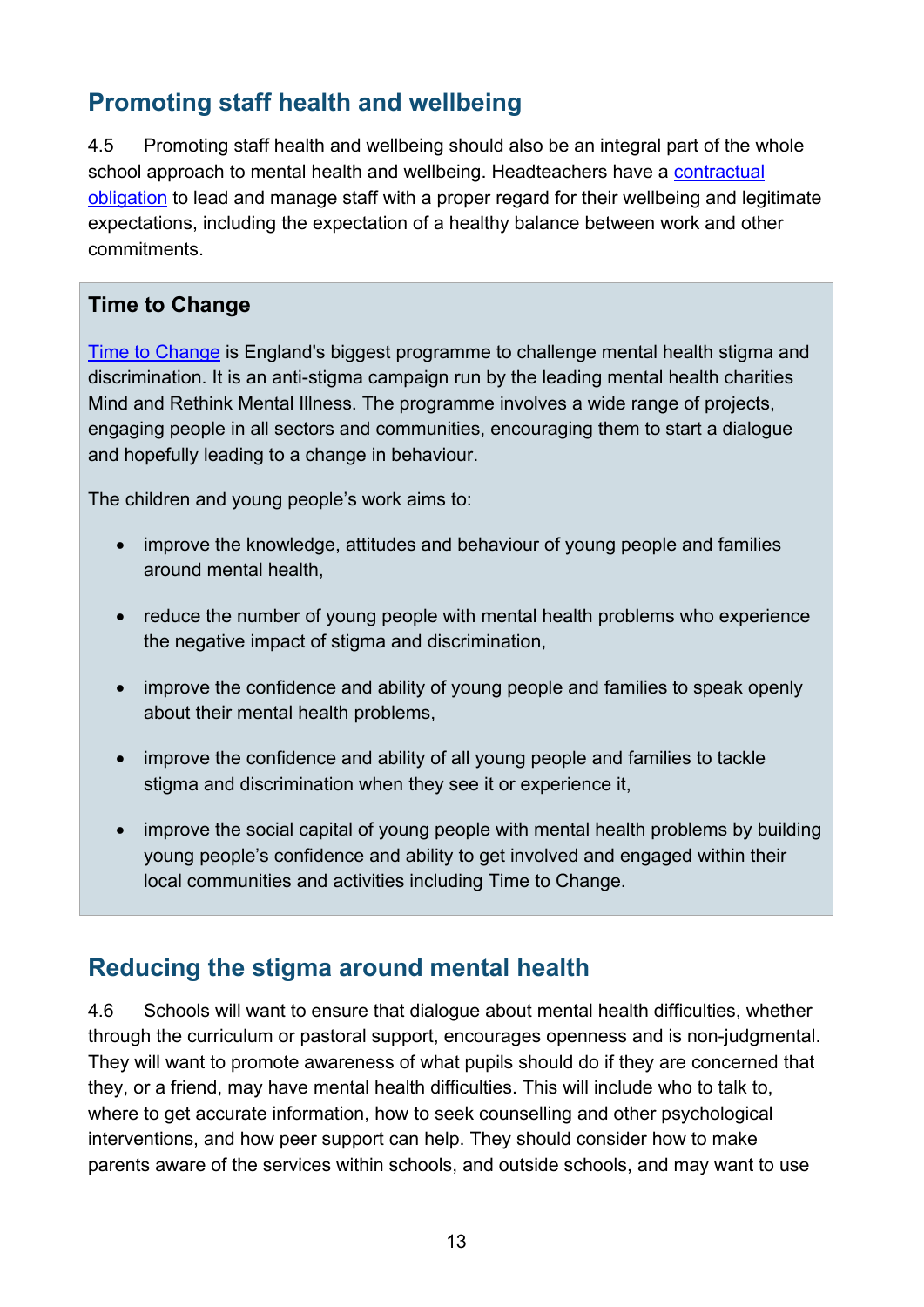any national campaigns to de-stigmatise mental health difficulties when talking to parents and pupils, including the continuing Time to Change campaign in 2015-16.

# <span id="page-13-0"></span>**Interaction with the pastoral system**

4.7 Pastoral systems within schools have responsibility for the wider welfare of their pupils and counselling services should be considered within this context. It is important that clear links are made between counselling services and pastoral care and in how counselling fits within the school's approach to emotional health and wellbeing. Schools will want to consider how their pastoral systems link with counselling support as well as with external specialist services; how pupils are monitored, both to identify those with problems or in high risk groups, and the effectiveness of interventions deployed; and what training and support is available for staff in these roles, including form tutors. Counselling is, however, distinct from pastoral care and should be delivered by trained counsellors or professionally supervised trainees.

4.8 As well as providing internal support schools can promote external services accessible to all such as Childline.

### **Childline**

The Department for Education provided NSPCC with £11.2m from 2011 to 2015 to fund the NSPCC and ChildLine helplines for children and adults wishing to discuss their concerns and report abuse. ChildLine is a free 24-hour counselling service for children and young people up to their 19th birthday in the UK provided by the NSPCC. ChildLine supports young people with any issue which causes distress or concern. Common issues include bullying, family problems, suicidal feelings, self-harm, abuse, mental illness, unhappiness and low self-esteem.



# <span id="page-13-1"></span>**Leadership role**

4.9 All of the above is dependent on clear and committed leadership. The headteacher's role will be crucial, as will that of the governing body, but strong leadership below that is also essential to ensure a coherent whole school approach, championing wellbeing, and acting as a point of contact both within school and for external agencies. *Future in Mind* (para 5.7) proposes there should be a specific individual responsible for mental health in schools. In fact it is already common practice within schools who have counselling services for a senior member of staff to be the "link person" to the counselling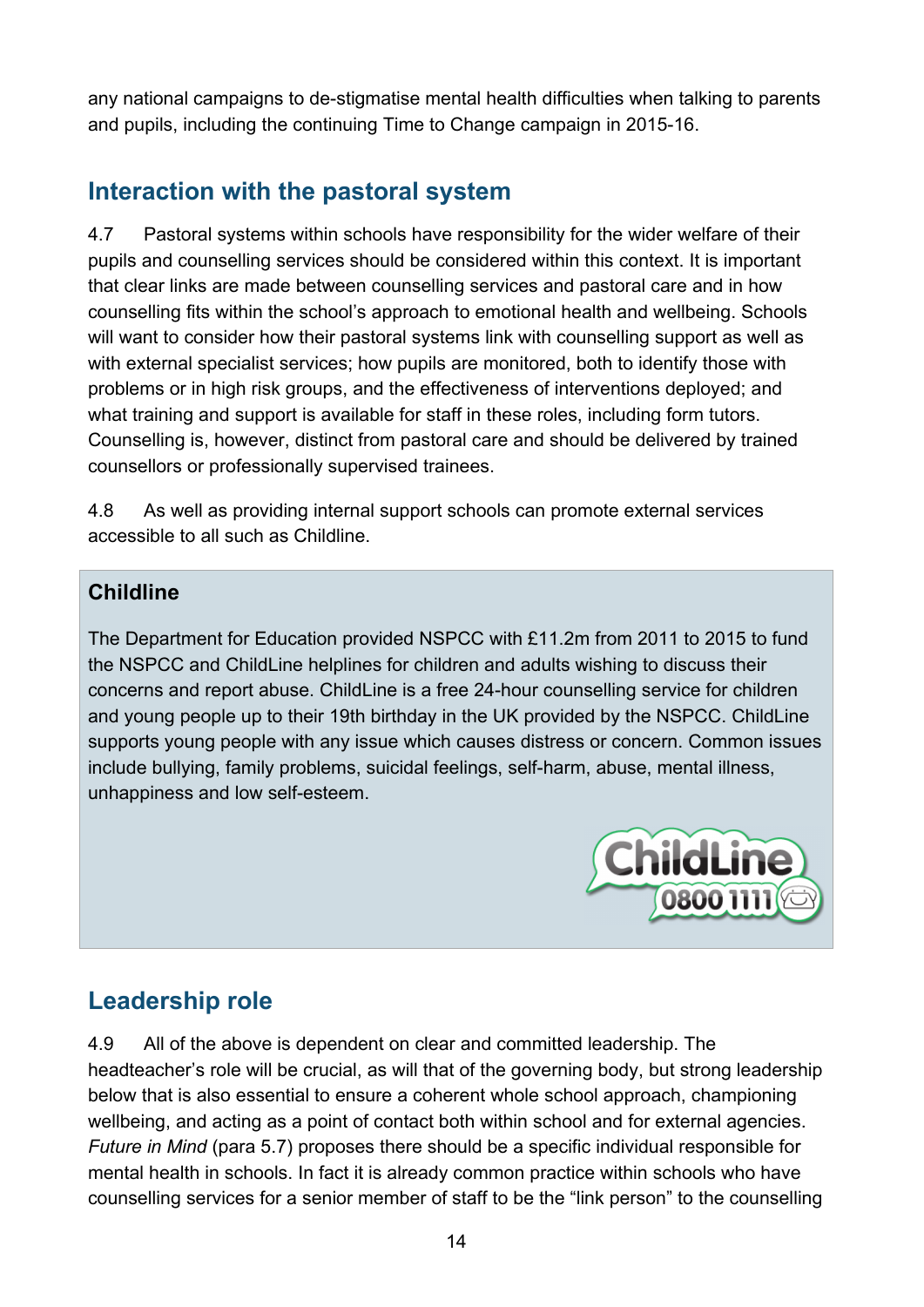service. This senior member of staff can act as the champion for the service, whether the counsellor is employed by the school or an outside agency.

4.10 School leaders will want to make appropriate cross references to other key guidance in this area, most notably the DfE's [Mental health and behaviour in schools](https://www.gov.uk/government/publications/mental-health-and-behaviour-in-schools--2)  [advice](https://www.gov.uk/government/publications/mental-health-and-behaviour-in-schools--2) which contains practical advice and examples of what effective schools do to support young people with emotional and behavioural difficulties that may be linked to an unmet mental health need.

4.11 School leaders will want to consider how to enhance staff understanding of mental health issues. [MindEd,](http://www.minded.org.uk/) a free online portal is also available to help staff learn about mental health issues, as well as signposting them to resources. The recent [Carter](https://www.gov.uk/government/publications/carter-review-of-initial-teacher-training) review of initial teacher training (ITT) recommended that in future, training should provide new teachers with a grounding in child and adolescent development, including emotional and social development, which will underpin their understanding of other issues including mental health.

### **Case study 1: An effective whole school approach**

Sharing problems and a willingness to seek help has to be the desired culture within any school. We speak regularly to our pupils about the importance of talking to others through wellbeing lessons and assemblies and our staff are fully trained to know the benefits of counselling and the avenues of support on offer to our young people. The culture within the staff is important too: many have spoken openly about their use of counselling and the impact it has had on their lives. This sense of 'community', the "we're all in this together" has meant that accessing our counselling service is something that our pupils just "do"; there is no stigma or shame attached to it, just another avenue of support to help them work through issues in their everyday lives.

Wellington College, Berkshire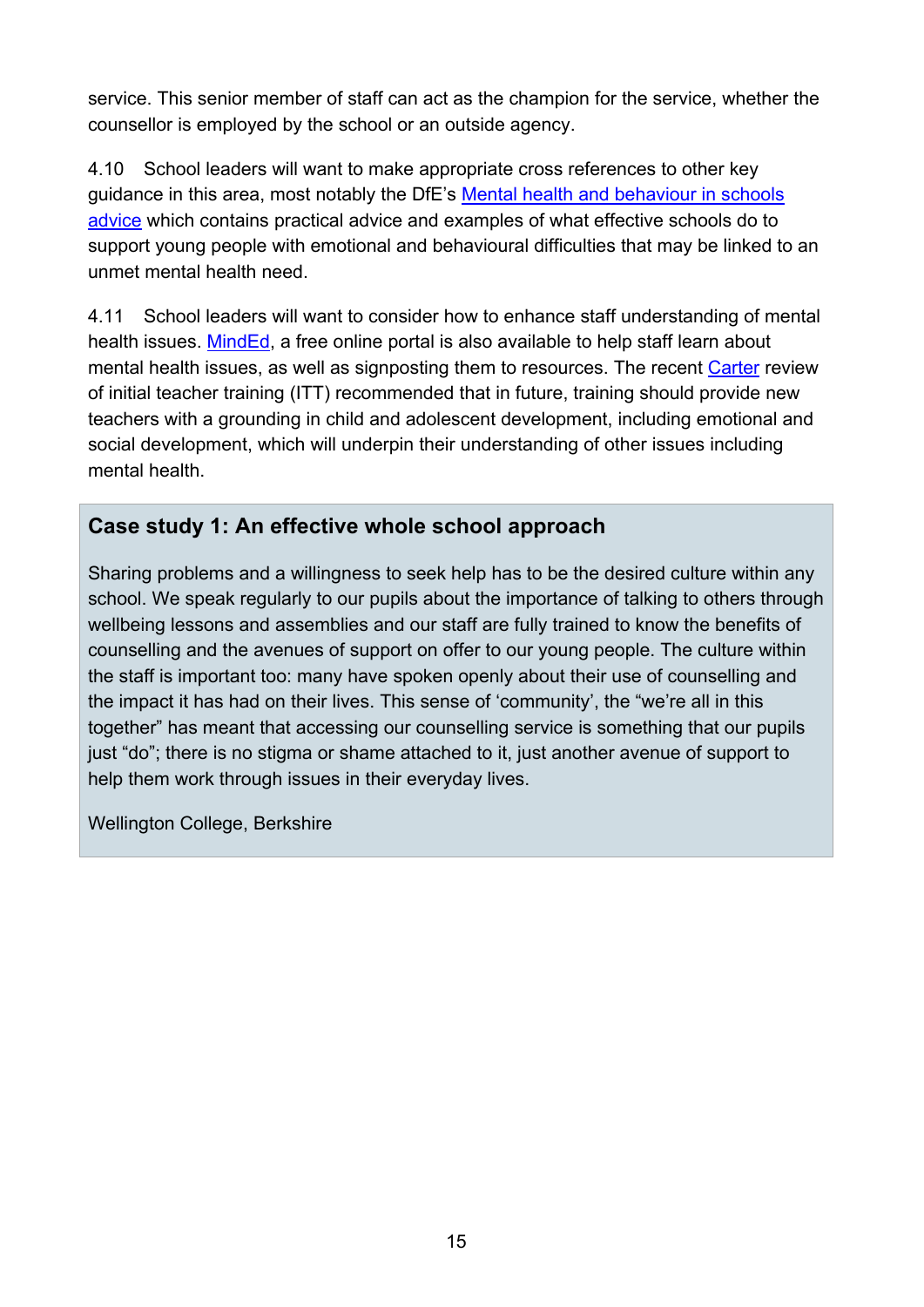# <span id="page-15-0"></span>**5. What is counselling and how can it help children and young people?**

5.1 Counselling is a mental health intervention that children or young people can voluntarily enter into if they want to explore, understand and overcome issues in their lives which may be causing them difficulty, distress and/or confusion. A counselling relationship has identified boundaries and an explicit contract agreed between the young person, counsellor and, where appropriate, parent or carer.

5.2 Good mental and emotional wellbeing is an integral part of children and young people's holistic development. When this development is inhibited, counselling can be an effective and important resource. The aims of counselling are to assist the child or young person to achieve a greater understanding of themselves and their relationship to their world, to create a greater awareness and utilisation of their personal resources, to build their resilience, and to support their ability to address problems and pursue personally meaningful goals.

### **What is school based counselling?**

The British Association for Counselling and Psychotherapy [\(BACP\)](http://www.bacp.co.uk/) define school based counselling as: 'a professional activity delivered by qualified practitioners in schools. Counsellors offer troubled and/or distressed children and young people an opportunity to talk about their difficulties, within a relationship of agreed confidentiality.'

# <span id="page-15-1"></span>**How can school based counselling help children and young people?**

- 5.3 Counselling can be beneficial in a number of ways, for example it can help:
	- reduce the psychological distress that children and young people may experience as a result of facing a range of life difficulties, such as being bullied or experiencing bereavement;
	- support young people who are having difficulties within relationships, for example with family or with friends;
	- young people who are having difficulty managing their emotions, such as anger.

5.4 Many pupils report improvements in their capacity to study and learn following counselling and frequently report that counselling helps them to concentrate<sup>[9](#page-15-2)</sup>. Pupils also report an increased motivation for school and schoolwork. Headteachers and pastoral care teachers are also supportive of counselling in helping pupils to study and learn,

<span id="page-15-2"></span> $\overline{a}$ <sup>9</sup> http://iapt.nhs.uk/silo/files/school-based-counselling-review.pdf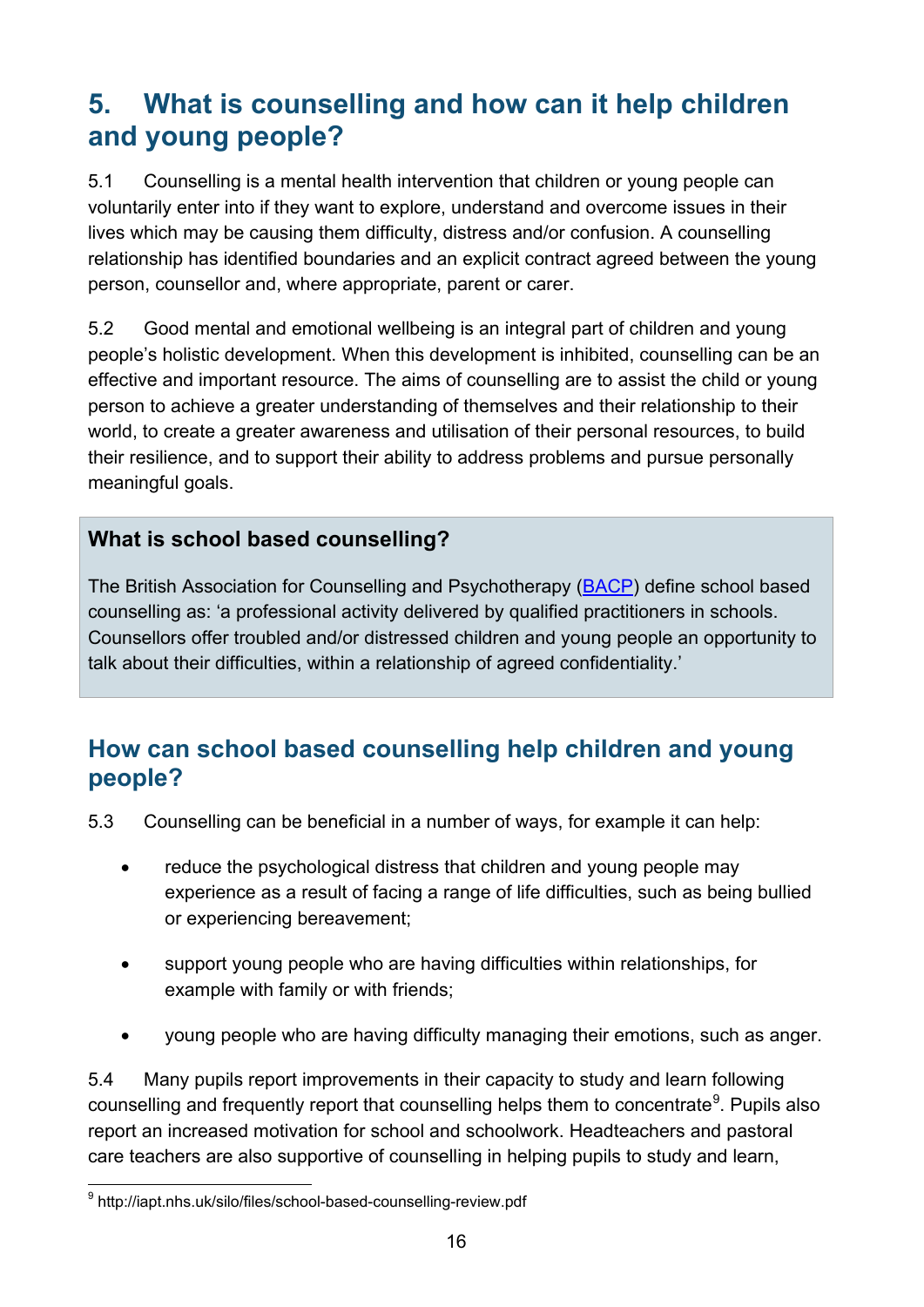particularly in facilitating the young person's ability to concentrate in class, as well as increasing their attendance at school and improving behaviour.

5.5 Evidence indicates<sup>[10](#page-16-0)</sup> that in secondary schools the most frequent issue that young people present with to school-based counselling, as recorded by their counsellor, is family issues. Anger is the second most common presenting issue, and is significantly more common for males, with about one-quarter of all males presenting with this difficulty. 'Behaviour' is another common presenting issue at school-based counselling; as are bereavement, bullying, self-worth and relationships in general. For the young people themselves, the most frequent goal they wish to work on when coming to counselling is increasing self-confidence and self-acceptance.

5.6 While there are a number of routes through which children and young people might receive counselling, including through voluntary sector community based services, private practices, GPs and specialist children's mental health services (also known as CAMHS) this document focuses specifically on the effective use of counselling within a school environment. It builds on current practice that exists in many schools, alongside expert advice to support the development of a service which meets children and young people's needs, and is an important part of a local offer on mental health.

5.7 There are a number of ways in which counselling may be used in schools, including to complement and support other services. The key areas are:

- As a preventative intervention. School staff, parents or carers, or other adults close to the child or young person may identify that there are emerging signs of behavioural change (for instance, drug and alcohol misuse, or dis-engagement with learning). Consequently they may refer the child or young person, with their informed consent (and in line with the individual school's procedures) to counselling to explore and make more positive, goal-orientated choices.
- For assessment purposes. A suitably qualified counsellor can provide an assessment of a child or young person which includes an assessment of risk, and identify with them an appropriate way forward, including considering goals which they may want to achieve (which may be to do with any aspect of their lives). The agreed way forward may be ongoing counselling, but may also be watchful waiting or a recommendation through agreed school routes that a referral to other statutory or voluntary services would be appropriate.
- As an early intervention measure. Children or young people themselves, or the adults around them, might identify a problem and refer them to counselling. A counsellor will work with the child or young person to help them address their problem(s) and reduce their psychological distress.

<span id="page-16-0"></span><sup>&</sup>lt;sup>10</sup> [http://www.bacp.co.uk/admin/structure/files/pdf/13861\\_cooper\\_secondary.pdf](http://www.bacp.co.uk/admin/structure/files/pdf/13861_cooper_secondary.pdf)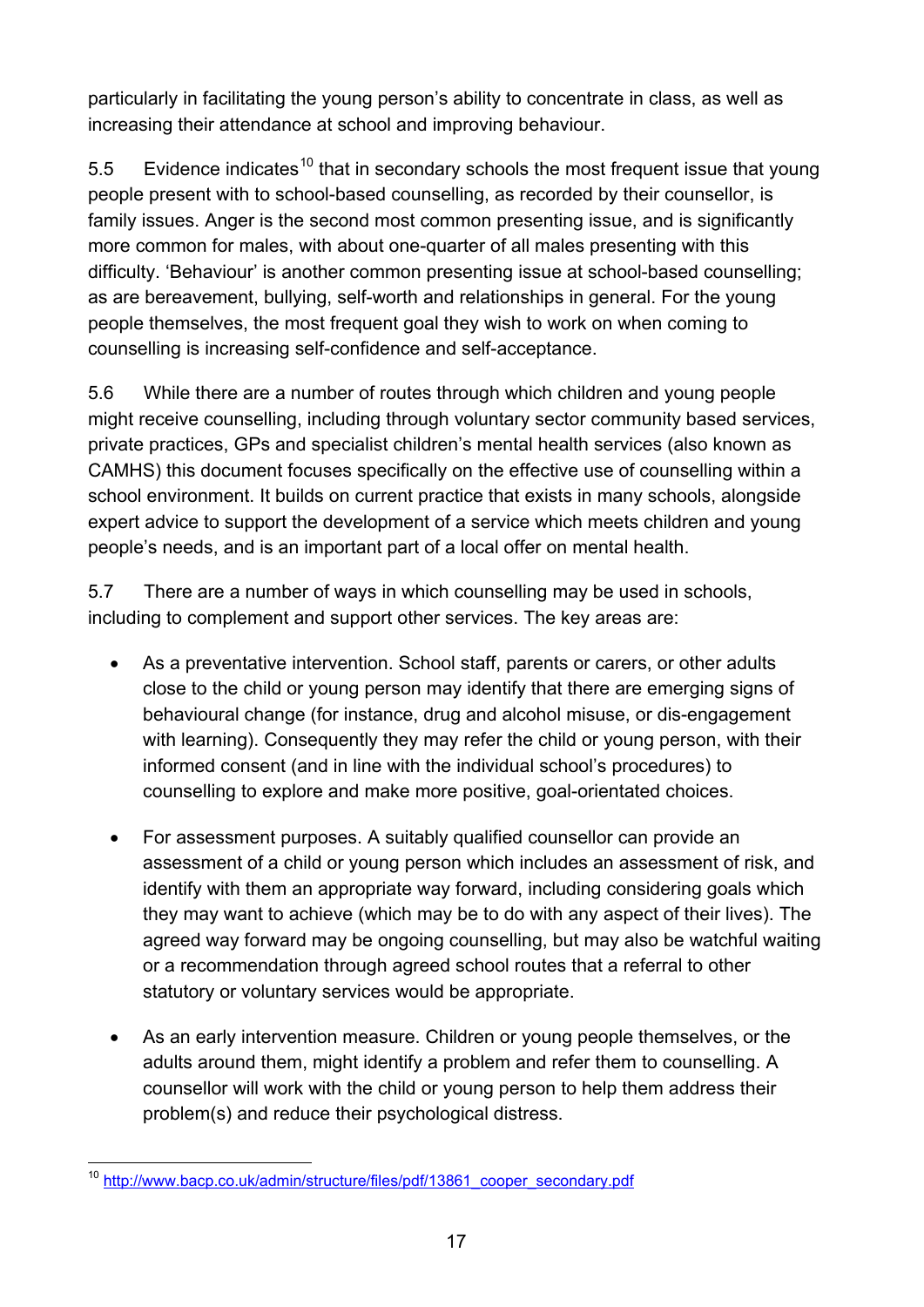- A parallel support alongside specialist CAMHS. Some children and young people may attend counselling while they are also attending specialist mental health services. Sometimes resource constraints can mean that specialist mental health service appointments are not as frequent as the service and/or the child or young person and parents or carers would like. Here, a school counsellor can support the child or young person in between specialist mental health service appointments, or while waiting for treatment to begin. Both services should know each other are involved and can communicate any significant developments between them (normally with the child or young person's and parent's or carer's permission).
- A tapering or step down of intervention when a case is closed by specialist mental health services. Sometimes, when a specialist mental health service intervention is completed, a child or young person may attend counselling within school as a further support which consolidates the work of the specialist mental health service. Counselling, too, is tapered and stepped down to an end. However, should the problems escalate, a fast track communication and referral can operate between counselling and specialist mental health services.

### **Case study 2: Working with primary school children**

At home, six-year-old Brandon was either clingy or violent. Brandon reminded his mum of his dad, who was in prison for a violent crime. Brandon's mum felt guilty and admitted that she did not want to be with her son. Brandon was described by his teacher as 'sad and grumpy'. He was withdrawn, had trouble concentrating and tormented his classmates. Brandon responded well to the warmth, playfulness and acceptance shown by his Place2Be counsellor. He talked about his dad and what it would be like when he got out of prison. Brandon's mum also received support from Place2Be. She now displays affection towards her son whose behaviour has improved at home and school. The headteacher reports that Brandon laughs and jokes with friends. He has moved up one full level in Reading, Writing and Maths. His mum says, 'I can't believe the change, he is like a different boy.'

5.8 At each stage of school based counselling, and no matter how a referral was made, the child or young person should work with the counsellor's support to find their own answers to their difficulties. Some children and young people may not want to see a counsellor in their school and schools may, therefore, want to provide their students with information about other sources of help in the local community.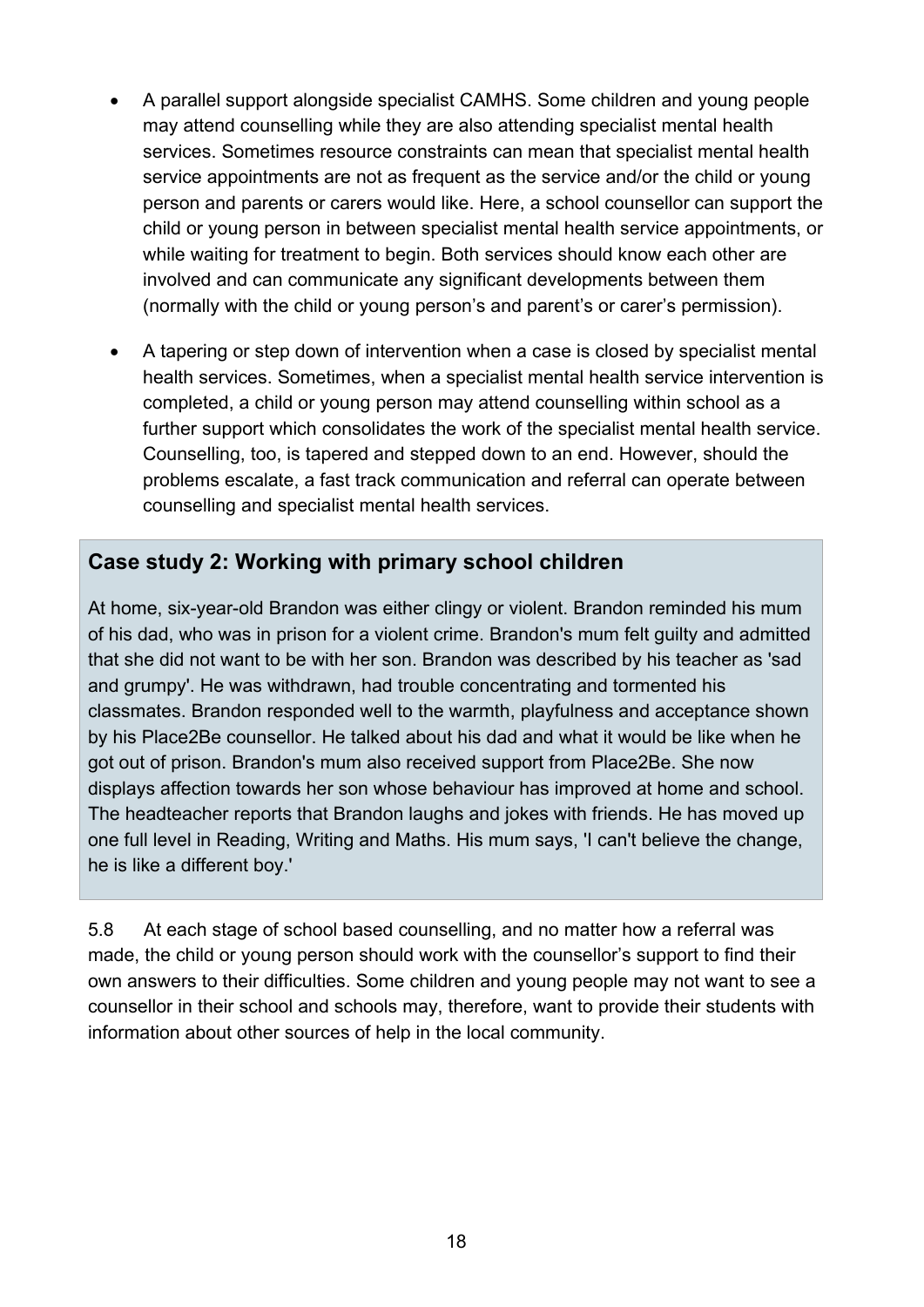# <span id="page-18-0"></span>**6. Using counsellors in schools – practical issues**

6.1 There are a number of practical issues that schools will need to consider in setting up a counselling service or developing and improving an existing service.

### <span id="page-18-1"></span>**Decisions to employ or contract counsellors**

6.2 For schools that do not have counselling services in place there will be a number of factors to consider, including the:

- prevalence of mental health problems among the pupil population;
- impact of mental health difficulties on pupils' academic progress and behaviour (including impact beyond the individual pupil);
- experience of existing staff within the school and strength of pastoral systems;
- availability of support through external agencies, including local authority and mental health services; and
- views of pupils, parents and carers and school staff.

#### **Case study 3: Working with secondary school children**

'Anya' is an example of the kind of young person who is referred to school based counselling. Anya was a 14 year old who had been referred by her pastoral care teacher because she was missing school and behaving aggressively to teachers. In her first assessment session with the counsellor, Anya described how she was experiencing periods of rage and 'depression'. Anya described how she had been devastated by her father's recent stroke, but was now constantly fighting with him and being grounded. The focus of the counselling process was on helping Anya to express – and reflect on – her feelings and experiences; and to help her find ways of addressing her problems and behaviour. After nine sessions of counselling, Anya's level of distress had reduced and her level of self-esteem had improved. 'Things have been a lot better,' she said, 'I talk to my dad and he understands much more about where I'm coming from.' In addition, said Anya, 'there's no more hitting myself…I feel like a better person…inside as well as outside.'

### <span id="page-18-2"></span>**Funding school counsellors**

6.3 Funding will inevitably be a factor in schools' decisions about whether to develop counselling provision. While many schools do find funding for this within existing budgets we do not underestimate the difficulties. Schools have freedom to decide how to spend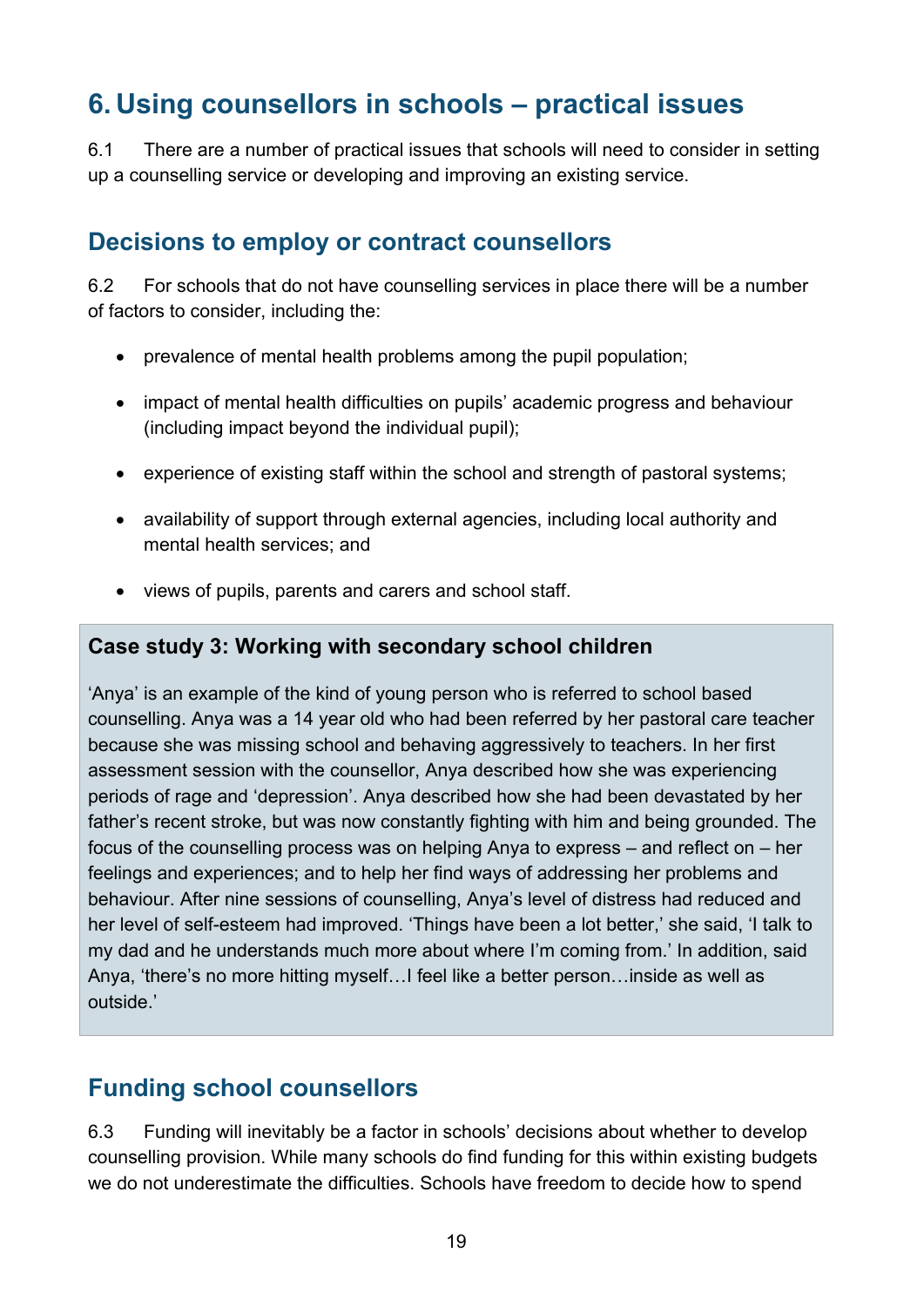their budgets, and will want to take account of costs of the different models of delivery, alongside considerations about quality and accessibility of provision. If schools consider that counselling and similar interventions will have a positive impact on pupils' attainment (in particular for disadvantaged pupils), they may want to consider using pupil premium funding for this purpose, as a number of schools already do.

# <span id="page-19-0"></span>**Models of delivery of school based counselling**

6.4 There is a wide range of delivery options for schools to consider from contracting individual counsellors directly, engaging with a Local Authority team of counsellors, contracting with a third party, for example within the voluntary sector, or paying for time of specialist children's mental health services (CAMHS) counsellors.

6.5 Commissioning an appropriately qualified and experienced external provider should give assurance to schools that the counsellor is properly trained, supported, professionally supervised, insured and working within agreed policy frameworks and standards, and accountable to a professional body with a clearly articulated complaints procedure. The external provider is likely to have good links with specialist mental health services and, from the point of view of pupils, they may more clearly be seen as independent from school staff. If employing counsellors directly it is strongly advised that schools employ staff with a minimum of a diploma in counselling (typically two years part time study), on an Accredited Voluntary Register, ideally holding accreditation with a professional body<sup>[11](#page-19-1)</sup>, and ideally with relevant experience and demonstrable competence in working with children and young people.

6.6 However, we know that in some schools mental health and wellbeing services have evolved over time, drawing on existing staff for resource, for example, developing the role of learning mentors. These arrangements can involve experienced and skilful staff, and may fulfil the schools' aims for psychological and emotional support effectively, ensuring strong links with wider school policies and teaching and learning. Schools that already have such arrangements, or may want to introduce them, should consider how they might address issues such as training and facilitation of links with other related professionals.

6.7 The issues that schools might want to consider in establishing a counselling service are wide-ranging. They will vary according to circumstance, and the model of delivery a school opts for, but can be helpful in both informing and implementing that decision. Some of these are dealt with in more detail in section 7 below.

6.8 Most importantly, before making decisions, schools will find it valuable to consult pupils about their expectations of counselling services. Annex 1 gives a snapshot of some of the feedback we have received from children and young people when

<span id="page-19-1"></span> $11$  Currently approved schemes are British Association for Counselling and Psychotherapy (BACP), National Counselling Society and the UK Council for Psychotherapy.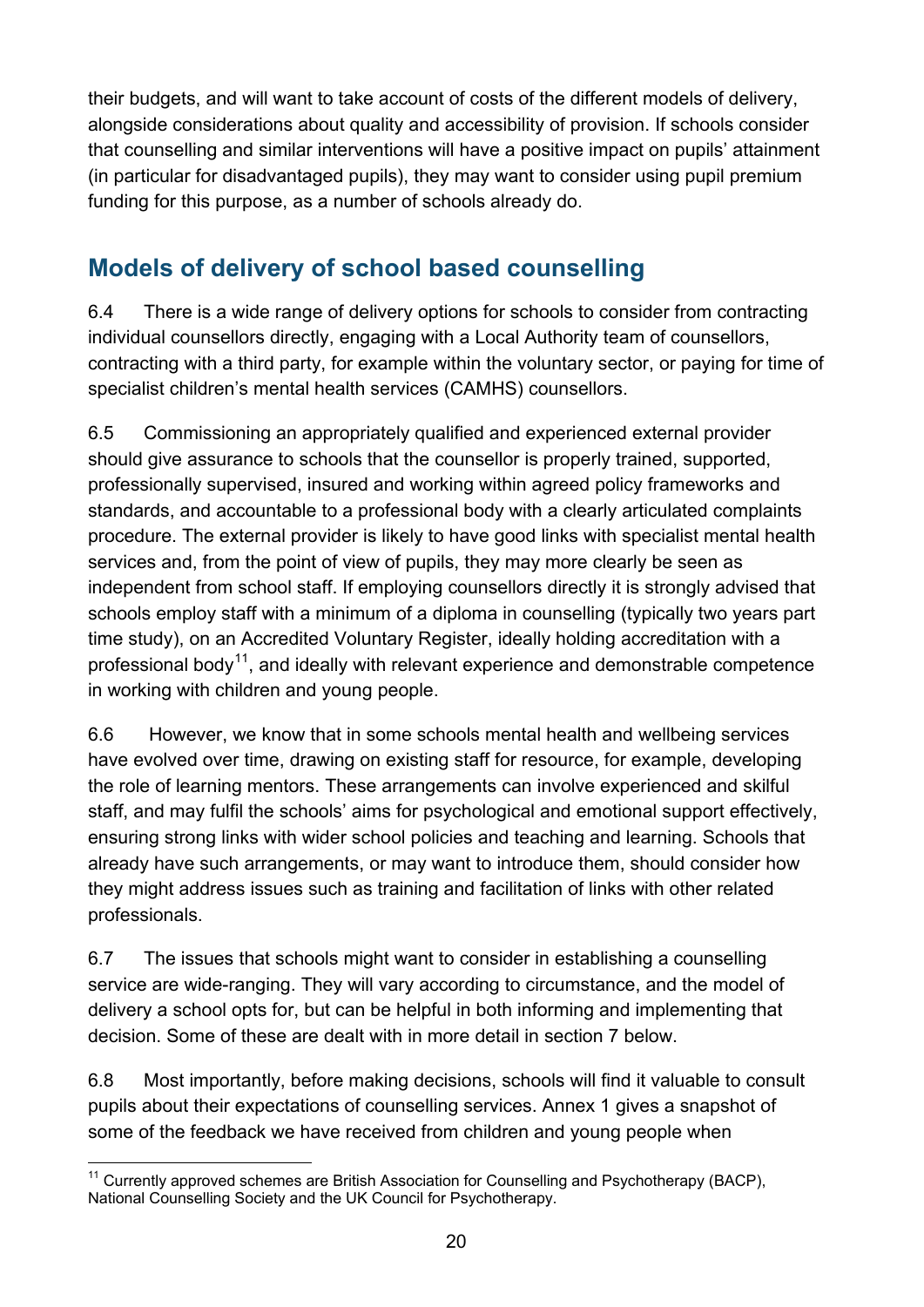developing this document. It is worth noting, however, that consultations with young people typically find very significant differences of view between those who have experienced counselling and those who have not. Input from young people before establishing counselling services can be valuable in exposing issues on which they need reassurance, such as confidentiality of the service.

6.9 It is also helpful for school staff to draw on the expertise of colleagues who work in specialist mental health services routinely such as CAMHS, commissioners working for Clinical Commission Groups (CCGs) or Local Authorities. In some areas, schools have clustered together to contract for psychological school based services.

# <span id="page-20-0"></span>**Line management and supervision**

6.10 It is important for schools to recognise that, in addition to line management within the school (or from their agency if they are an external service), counsellors are also required to have clinical supervision. Although there may be some overlap within the roles, essentially the line manager within the school (if the counsellor is directly employed by or contracted to the school) should be overseeing the work, agreeing and monitoring objectives for delivery of the service, ensuring understanding of, and compliance with, wider school policies, and supporting the counsellor as part of the school community. Clinical supervision is focused on ensuring safe and effective practice. It is usual practice for schools to pay for clinical supervision of counsellors and allow time for supervision as part of the counsellors contracted hours. Counsellors who work as sole practitioners within a school, i.e. not part of a managed counselling service, are likely to benefit from being part of a local, regional or virtual network of counsellors.

6.11 Clinical supervision arrangements will be largely dependent on how schools choose to employ counsellors. Directly contracted individual counsellors should work with their appointed line manager to select and contract the clinical supervisor. The school should cover the time and cost of attendance at supervision (a minimum of 1.5 hours per month). While rare, there may be occasions when a clinical supervisor is concerned about a counsellor. It is therefore important schools ensure the accountability of the supervisor to the school and outline in the clinical supervision contract, the supervisor's responsibility to alert the school to any concerns. It is then the responsibility of the school to address the issue. Where a school contracts with an organisation to deliver the counselling, the supervision should be part of the overall contract.

6.12 BACP is developing an evidence based curriculum for children and young people's counselling in 2015 that will include further coverage of supervision.

### <span id="page-20-1"></span>**Quality assurance and impact assessment**

6.13 Schools will want to ensure that there are effective quality assurance frameworks in place so that they have a clear picture of the prevalence of issues and referrals, and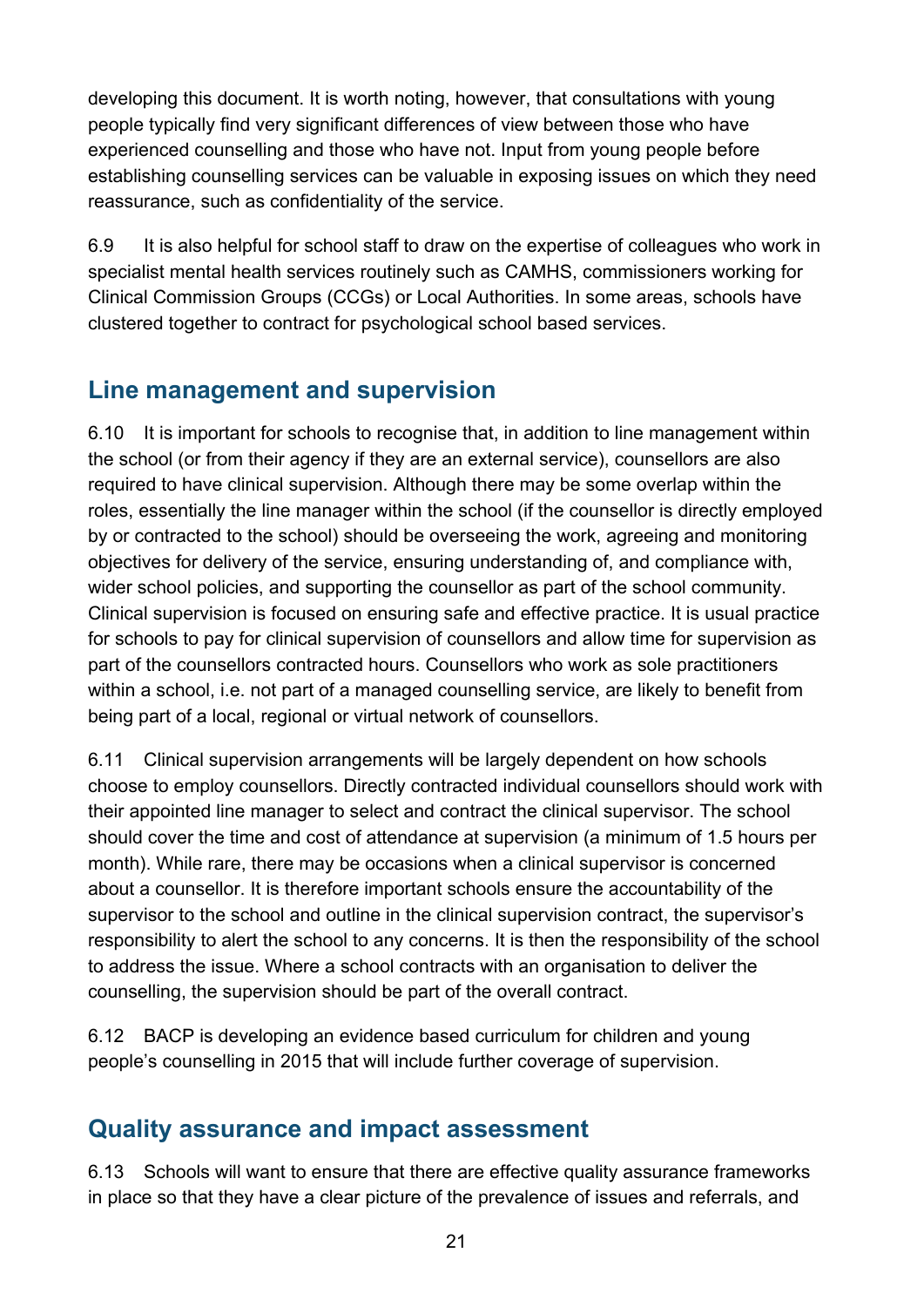the impact of counselling on children and young people's outcomes, and ongoing assurance of the quality and performance of the service. This needs to be managed with care and thought – data collection needs should not impinge on confidentiality requirements, and feedback on the counsellor equally handled very sensitively.

6.14 As well as ensuring that counsellors are appropriately qualified and regulated (see para 6.5 above) schools should ensure that routine outcome data is collected, not only to assess the impact of the counselling on the child or young person but also to assess the effectiveness of the service as a whole. One of the ways of doing this is to use an appropriate measure. In primary schools, the [Strengths and Difficulties](http://www.sdqinfo.com/) Questionnaire [\(SDQ\)](http://www.sdqinfo.com/) is a useful tool which measures a child's distress before counselling begins, and then again at the conclusion of counselling. In secondary school counselling, the Young Person's CORE is a short questionnaire that can be used in every counselling session so that assessments can be compared over time. This is also helpful in the situation when a child stops attending sessions, as an assessment of progress until that point is still available. There are a number of other tools available<sup>[12](#page-21-0)</sup> and counsellors will want to use measures appropriate to the age of the child and the issues being discussed.

6.15 Membership of [BACP's Children and Young People's Practitioner Research](https://www.bacp.co.uk/research/publications/School_Counselling.php)  [Network](https://www.bacp.co.uk/research/publications/School_Counselling.php) is free to join and allows registered schools to download a toolkit explaining the benefits of outcome measurement and describing a number of measures which can be used at no cost. Most of the tools available will give a simple score which can be used as an indicator of how much distress or difficulty a child or young person is experiencing, or how close they are to their goals. These scores can be averaged, and changes from the average score at first contact to the average score at last contact can give an indication of how well, overall, a school's counselling service is doing. However, for this to be a valid indicator, it is essential that data are available on the majority (and, ideally, all) of young people using the service.

<span id="page-21-0"></span><sup>&</sup>lt;sup>12</sup>The Child Outcomes Research Consortium provides further resources at: http://www.corc.uk.net/resources/measures/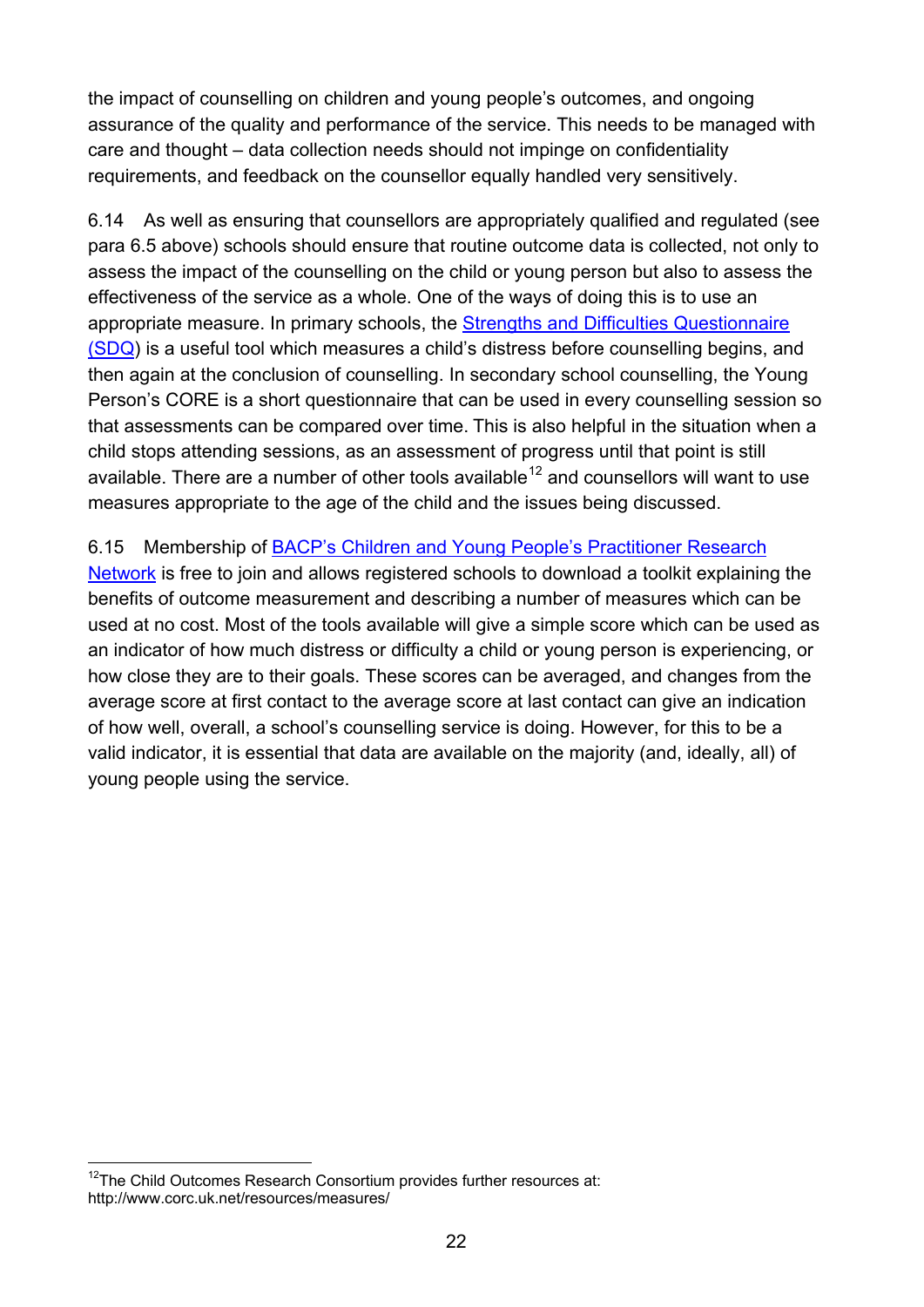# <span id="page-22-0"></span>**7. Counselling in practice**

# <span id="page-22-1"></span>**Delivery options**

7.1 Schools need to consider the length, timing and duration of sessions. In secondary schools sessions tend to vary from 40 to 60 minutes: usually the length of one school period. Most counselling offered is open-ended, with no maximum to the number of sessions offered.<sup>[13](#page-22-3)</sup> Some children and young people may only need to attend for a few sessions whilst others may need support for much longer. Schools' decisions about how they run their sessions will depend on a number of factors including the amount of counselling time available, the extent of other wellbeing and pastoral support offered by the school, and the likely demand and need for counselling support.

7.2 Some school counselling services may offer a "drop-in" facility for pupils where a child or young person can see the counsellor for a short period of time without an appointment. The drop-in may be held before or after the school day, or during breaks or lunchtimes. Children and young people who attend drop-in may be pupils unknown to the counsellor and come to learn about counselling and see if it might help them or their friends; or they may be current clients of the counsellor who use the time to "check-in" between their planned appointments. Drop-ins are *not* the same as counselling sessions and require skilful management by counsellors. The boundaries of the drop-in must be made clear to children and young people who attend, and the usual limits of confidentiality and adherence to safeguarding protocols must apply. It is best practice for the school and the counselling service to consider the use of drop-in and whether to offer it as part of the service to children and young people.

7.3 As local protocols and local offers are developed (as part of the ambition set out in *Future in Mind*), schools will be able to understand better how their own counselling offer forms a valuable part of the wider support to children and young people. *Future in Mind* (chapter nine) proposes the development of Transformation Plans for Children and Young People's Mental Health and Wellbeing in 2015-16 which will clearly articulate the local offer. Schools should be given the opportunity to be involved in the transformation plans. Providing information about counselling and other mental health support available within the school will give an opportunity to demonstrate their commitment to emotional and mental health to prospective and existing pupils and parents.

# <span id="page-22-2"></span>**Identifying pupils in need of support**

7.4 Schools need to consider how referrals will be made to counselling services, and ensure that these are well known to both pupils and staff. As with other areas of counselling services, children and young people's views on this should be an important

<span id="page-22-3"></span> <sup>13</sup> http://iapt.nhs.uk/silo/files/school-based-counselling-review.pdf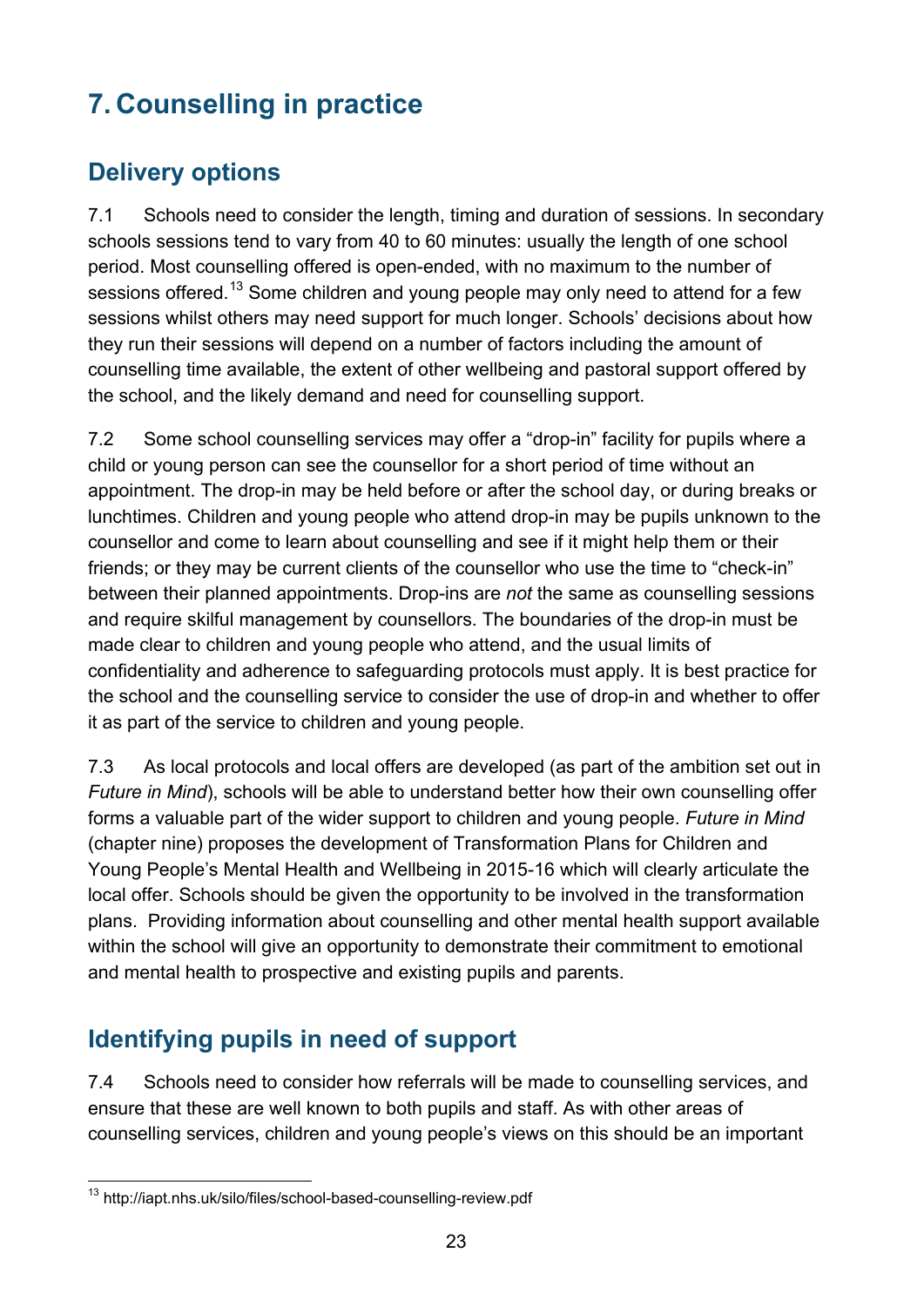part of the school's consideration. Unless the availability of the service is communicated and stigma around referral openly addressed, it is unlikely to achieve the desired impact. The Welsh Assembly and BACP produced School [based Counselling Operating Toolkit](http://gov.wales/docs/dcells/publications/110823toolkitmarch11bi.pdf) includes some exemplar information leaflets for different audiences which schools may find useful when thinking about how to raise awareness of counselling services amongst pupils, parents and staff.

7.5 The most effective referral systems enable self-referral by pupils as well as by teachers and support staff. Schools may also want to consider whether and how to enable referrals by parents or carers and peers. Having a designated lead for mental health, as recommended in the *Future in Mind* report (see box below) within the school can be an effective way of supporting access to the service. While in many cases school based counselling will be a helpful first or parallel intervention, there may be some children and young people whose condition needs clinical treatment by an appropriate specialist CAMHS.

### **Improving communications with specialist mental health services**

*Future in Mind* (chapter five) proposes that to improve communications and referrals, local mental health commissioners and providers should consider assigning a named point of contact in specialist children and young people's mental health services (or CAMHS) for schools and GP practices; and schools should consider assigning a named lead on mental health issues. The Department for Education is providing £1.5m in 2015- 16 to pilot training to support this joint approach. With additional funding, a future government should consider ensuring every area having these named roles, as a key part of any universal local offer.

7.6 In any referral process, counselling is only likely to be effective to the extent that the child or young person wants to attend. There may be some individuals who do not want to undertake counselling, even where the school considers that they would benefit from it. Schools should be prepared for this, and to consider alternative approaches – counselling should **never** be compulsory or required as part of a sanction.

7.7 There is evidence to suggest that some groups of pupils, including from some ethnic minorities, are under-represented in school based counselling. As part of the quality assurance and monitoring arrangements referred to in paragraphs 6.13 and 6.14, schools may want to look at referrals and take-up of counselling amongst different pupil groups.

7.8 Often it is helpful if schools, usually through the line manager or mental health lead, make sure the counsellor is aware of any information the school holds about other services that have worked with them in the past, or are currently doing so, including specialist mental health services, children's social care, and behaviour support services.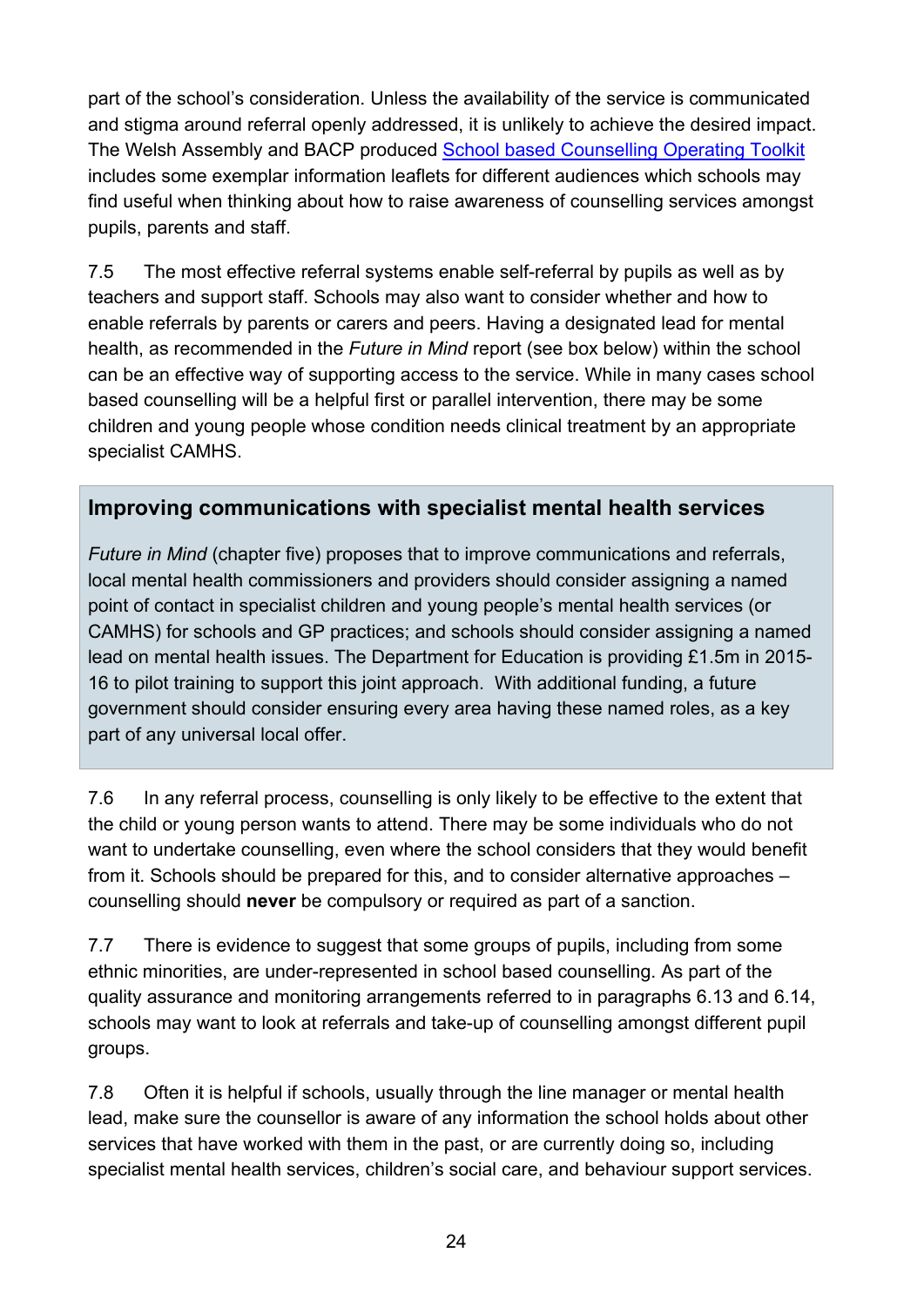Schools should also inform the counsellor if a child is looked after, on the Child Protection Register, and of any other information that may be relevant and helpful.

# <span id="page-24-0"></span>**Appointment systems**

7.9 Whatever referral systems schools put in place, they should also consider putting in place systems to rate referrals for urgency and level of risk. While all appointments should be seen at the earliest opportunity – one of the benefits of school based counselling is the speed with which children and young people are seen – urgent cases might be seen at the next available cancellation or free appointment. Research<sup>[14](#page-24-1)</sup> also suggests that assessment interviews, in themselves, may be helpful for young people. Hence, school based counselling services that have waiting lists may wish to consider early assessment sessions by the counsellor/counselling service to identify priority cases, and to support those pupils who may need to wait for their first appointment.

7.10 Schools should consider with the counsellor the best way to ensure that children and young people attend counselling appointments, for example through use of appointment slips, messages on the school register or text reminders. There should be appropriate follow-up where there is non-attendance. There can be a range of reasons for non-attendance of counselling sessions but sometimes non-attendance may be something to be concerned about.

7.11 The counselling link or other mental health lead should ensure that staff and pupils are aware of appointment systems and procedures.

<span id="page-24-1"></span><sup>&</sup>lt;sup>14</sup> Daniunaite, A., Ahmad Ali, Z., & Cooper, M. (2012). Psychological change in distressed young people who do not receive counselling: does improvement happen anyway? British Journal of Guidance & Counselling, 40(5), 515-525. doi: 10.1080/03069885.2012.718734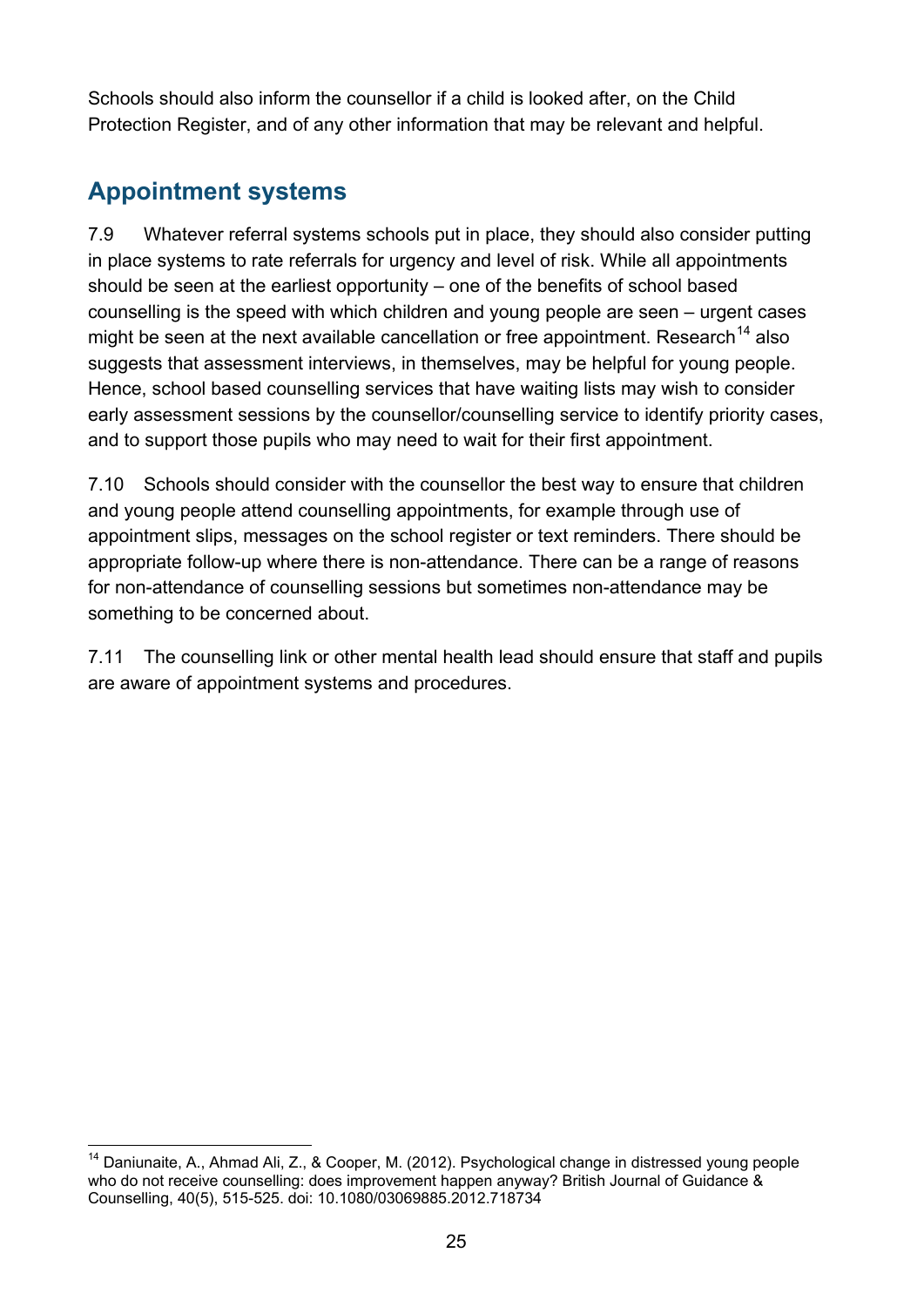### **Key features of a good counselling service**

- All staff, parents or carers, pupils and school partners are aware that a school based counselling service is being offered.
- Information about the school counselling service should be available and understood by all staff.
- Information and publicity materials have been developed and made available for all the different audiences: staff, parents or carers, pupils.
- Counselling is seen as a whole school approach to emotional health and wellbeing and school effectiveness.
- The service is independent as well as integrated into the school.
- The counselling room is accessible, private, secure, safe and welcoming.
- The counsellor is suitably qualified and is recognised on an Accredited Voluntary Register and is working within an ethical framework, such as BACP or equivalent.
- Appropriate clinical and managerial supervision arrangements are in place.
- Continuing professional development opportunities are available.
- A member of school staff has been pointed to act as liaison.
- Appropriate induction arrangements have been made.
- The counsellor is familiar and works with relevant legislation and procedures, including child protection and safeguarding procedures.
- The counsellor has a knowledge of mental disorders and the evidence base for effective treatments
- Pupils have been involved in the development (and evaluation) of the service.
- There are clear referral, including self-referral procedures in place.
- The equal opportunities policy includes gender, disability, race and sexual orientation.
- The complaints procedure is accessible to all.
- There are protocols in place for working with, and referring onto, other agencies.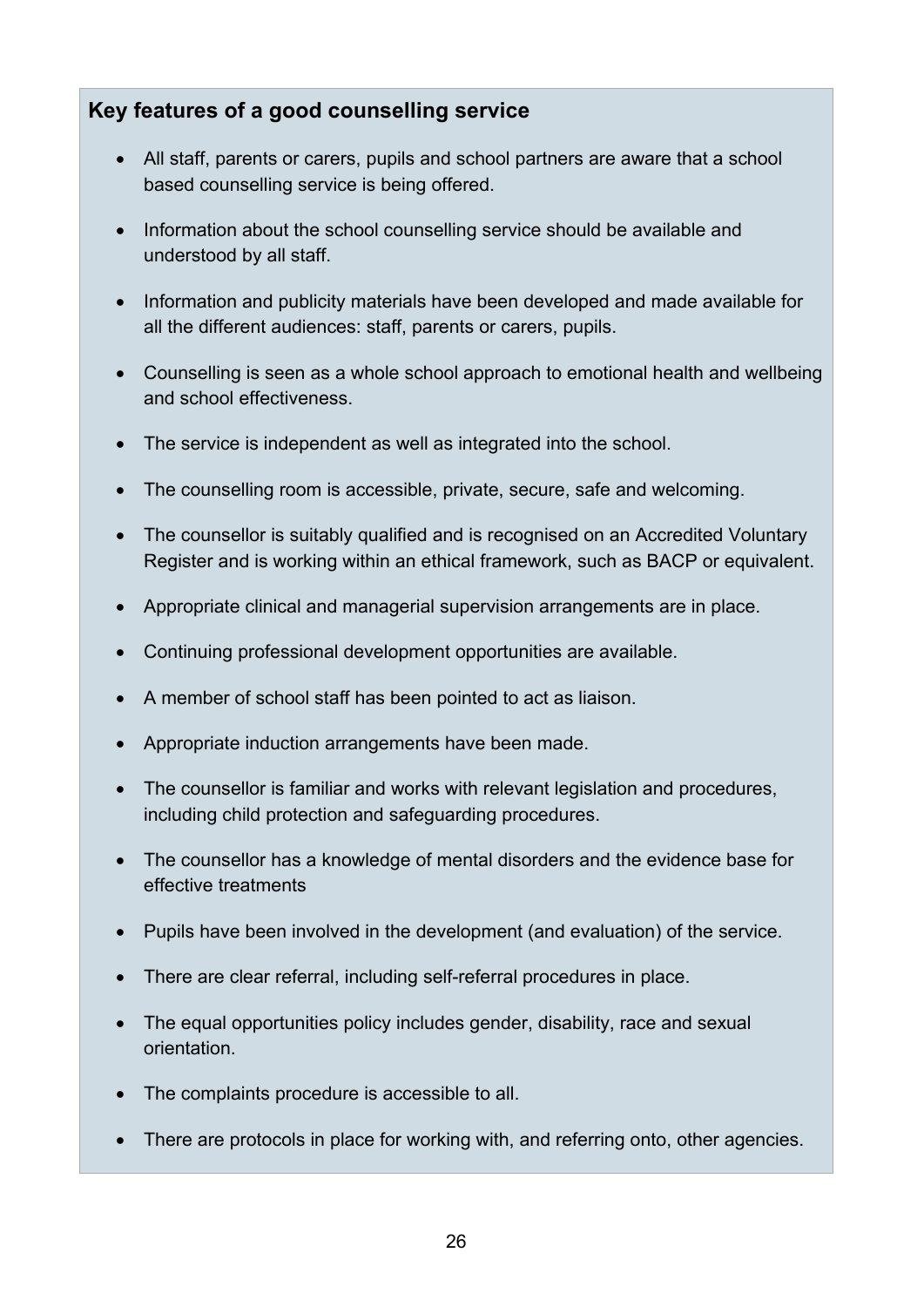# <span id="page-26-0"></span>**Counselling environment**

7.12 Counselling needs to take place in a safe, private and welcoming environment. A welcoming environment will help children and young people to get the most out of counselling, feeling comfortable with the counsellor and free from distractions or interruptions. If possible the counselling room should be in an area where it isn't obvious the pupil is going there to attend counselling. Counsellors will also need access to secure storage for record-keeping, use of a desk and access to a confidential telephone. It can be helpful for the counsellor to have access to the school's management information system.

# <span id="page-26-1"></span>**Types of problem brought to counselling sessions**

7.13 While data is not formally collected on mental health diagnoses for children and young people, we know that the range of issues young people bring to counselling sessions can be wide-ranging (see also paragraph 5.5). One of the benefits of school based counselling is that children and young people do not need a clinical diagnosis to access it. Presenting emotional or behavioural concerns, identified at an early stage, can be reasons to access counselling. This prevents problems escalating over time.

# <span id="page-26-2"></span>**Confidentiality**

7.14 Ensuring confidentiality between the child or young person and counsellor is crucial to the success of the relationship and the outcomes of counselling. A frequent concern raised by and children and young people who have not experienced counselling services is that others will be informed about what has been discussed in sessions. While counsellors are used to working within confidentiality codes, they will be aware that there is no such thing as absolute confidentiality when working with and children and young people. Child protection concerns and the welfare of children and young people will at times need to take precedence over confidentiality. The counsellor should explain confidentiality and its limitations at the start of a counselling relationship.

7.15 Confidentiality issues will also vary according to the age of the child or young person and whether they are considered Gillick competent (see box below). Where they are not, and this will apply to all primary age children as well as to some of secondary age, parents' consent will need to be given before they access counselling. However, the consultation itself should remain confidential, subject to any safeguarding concerns. It will be important for schools to ensure that parents understand the principles of confidentiality and consent. Equally counsellors will recognise when they need to encourage children and young people to share what is being discussed with parents and carers.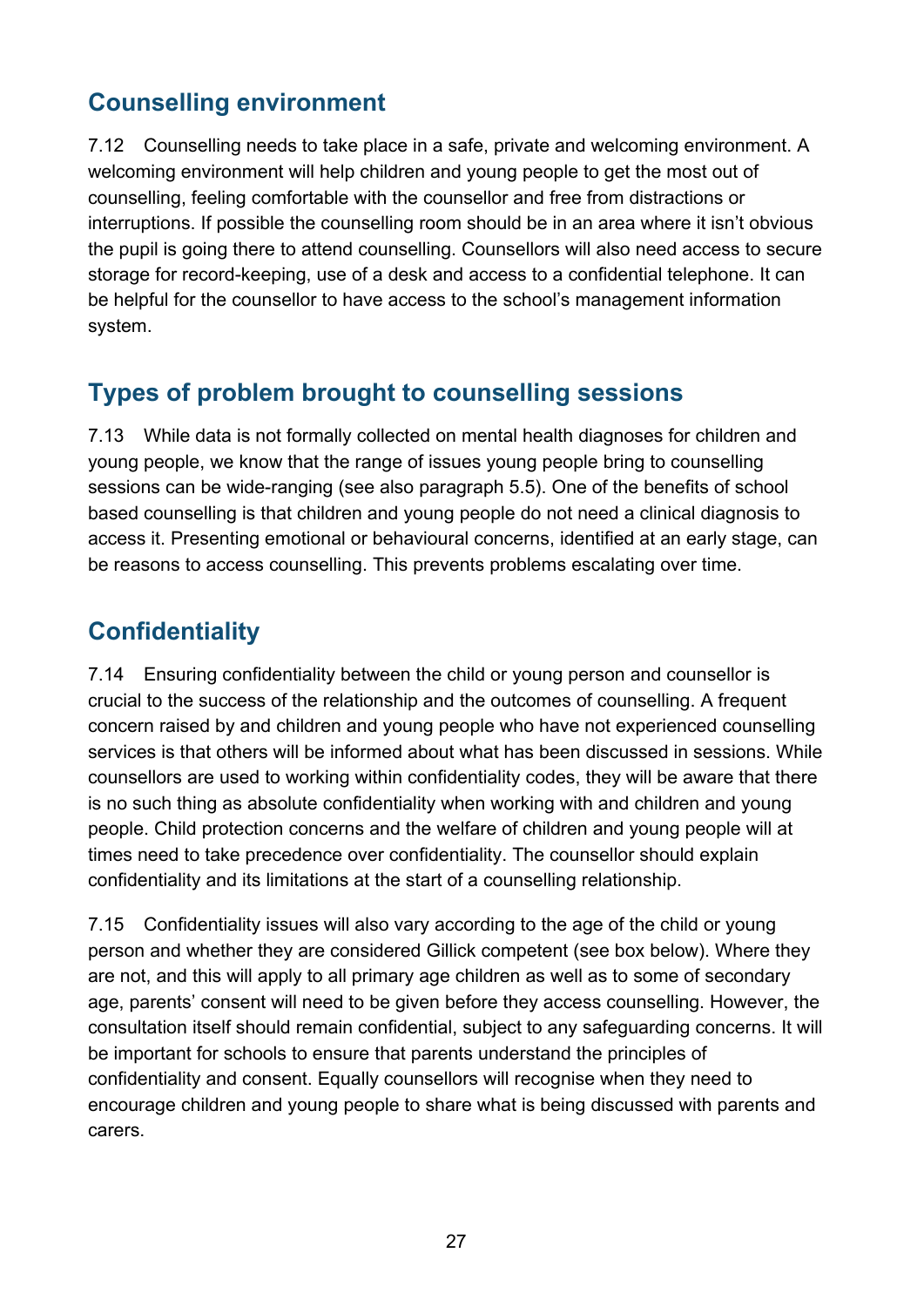### **Gillick Competence**

The Fraser Guidelines set out the criteria that should be met before practitioners provide a service to under 16s without parental consent – the assessment of young people against these guidelines is often referred to as assessing whether the young person is Gillick competent. Young people under the age of 16 can consent to medical treatment if they have sufficient maturity and judgement to enable them to fully understand what is proposed. This was defined in England and Wales by the House of Lords in the case of Gillick vs West Norfolk and Wisbech AHA and DHSS in 1985.

7.16 Counsellors should discuss difficult decisions about disclosures with their clinical supervisor and line manager and, if appropriate, the designated safeguarding lead within the school. Where they think anyone is at risk of significant harm they should report this to the designated safeguarding lead. They will find it helpful to be aware of the statutory guidance on [Keeping Children Safe in Education,](https://www.gov.uk/government/publications/keeping-children-safe-in-education) whether or not they are members of school staff.

# <span id="page-27-0"></span>**Referral systems (from school to external agencies)**

7.17 In secondary schools, around one third of children coming to counselling were found to be at 'abnormal' levels of psychological difficulties, with a further third at 'borderline' levels of difficulties<sup>[15](#page-27-2)</sup>. In primary schools, around 50% of children coming to counselling were found to be at abnormal levels of difficulties, with approximately a further 30% at borderline levels of difficulties.<sup>[16](#page-27-3)</sup> School based counselling may be appropriate for their needs, or the school or counsellor may consider that the child or young person would benefit from expert support beyond the school. It is important that counsellors act within the limits of their own competence, as well as within any boundaries agreed with the school about the extent of the school based counselling offer in considering when and why to refer. The principles of confidentiality suggest that counsellors should, wherever possible, seek the child or young person's agreement before referral to other agencies. The school should make sure the counsellor is aware of any internal protocols or local agreements around referral.

# <span id="page-27-1"></span>**Working with external specialists and information sharing**

7.18 An important function of school based counselling can be working alongside specialist mental health service (or CAMHS) services during and after treatment. This will

<span id="page-27-2"></span><sup>&</sup>lt;sup>15</sup> Cooper, M. (2009). Counselling in UK secondary schools: A comprehensive review of audit and evaluation studies Counselling and Psychotherapy Research, 9(3), 137-150. Systematic and rigorous<br>review and meta-analysis of data from 30 school-based counselling audit and evaluation studies in UK.

<span id="page-27-3"></span> $16$  Daniunaite, A., Cooper, M., & Forster, T. (2015). Counselling in UK primary schools: Outcomes and predictors of change. Counselling and Psychotherapy Research. doi: 10.1002/capr.12016.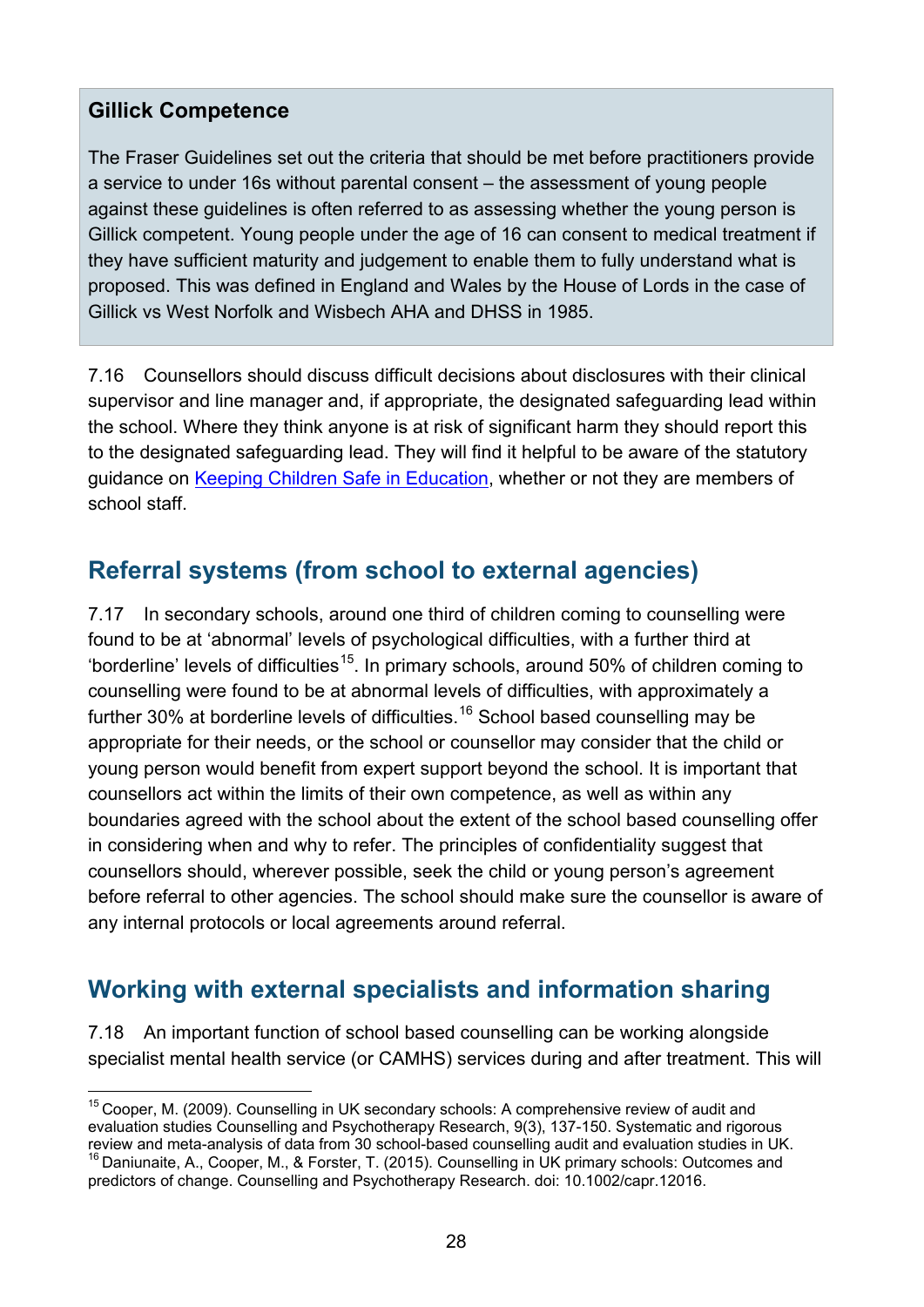require close partnership between the two, and agreed protocols over how to work together and share information. A young person's perspective on good joint working can be viewed [here.](https://www.youtube.com/watch?v=Y0H3CFHsk5o&feature=youtu.be)

7.19 While it is right that there are constraints in place around the sharing of confidential information and data between agencies and schools, much can be achieved if there is mutual recognition of the importance of this, for example through seeking the child or young person and parental agreement to sharing medical records.

### **Information sharing**

The Department for Education (DfE) is working with other departments across Government to strengthen and update the current ['Information Sharing: guidance for](https://www.gov.uk/government/publications/information-sharing-for-practitioners-and-managers)  [practitioners and managers'.](https://www.gov.uk/government/publications/information-sharing-for-practitioners-and-managers) The guidance provides an expectation of how professionals use, protect and share information, and encourages professionals to think about how they share information locally, as the team structures and processes used by professionals may vary across the country.

A myth-busting guide for agencies and individuals is also being created which aims to dispel common myths and barriers when sharing information. This myth-busting guide will form part of the revised information sharing guidance and will be available as part of a package, including the revised Working Together to Safeguard Children and 'what to do if' guide, is planned to be published in early 2015 to ensure information is shared appropriately, effectively and at the right time.

There is also specific work underway in the context of mental health through the CYP **[IAPT](http://www.cypiapt.org/children-and-young-peoples-project.php?accesscheck=%2Findex.php)** Integrated Services Group to develop a child or young person's passport as a way of facilitating information-sharing to improve care management in relation to individual cases.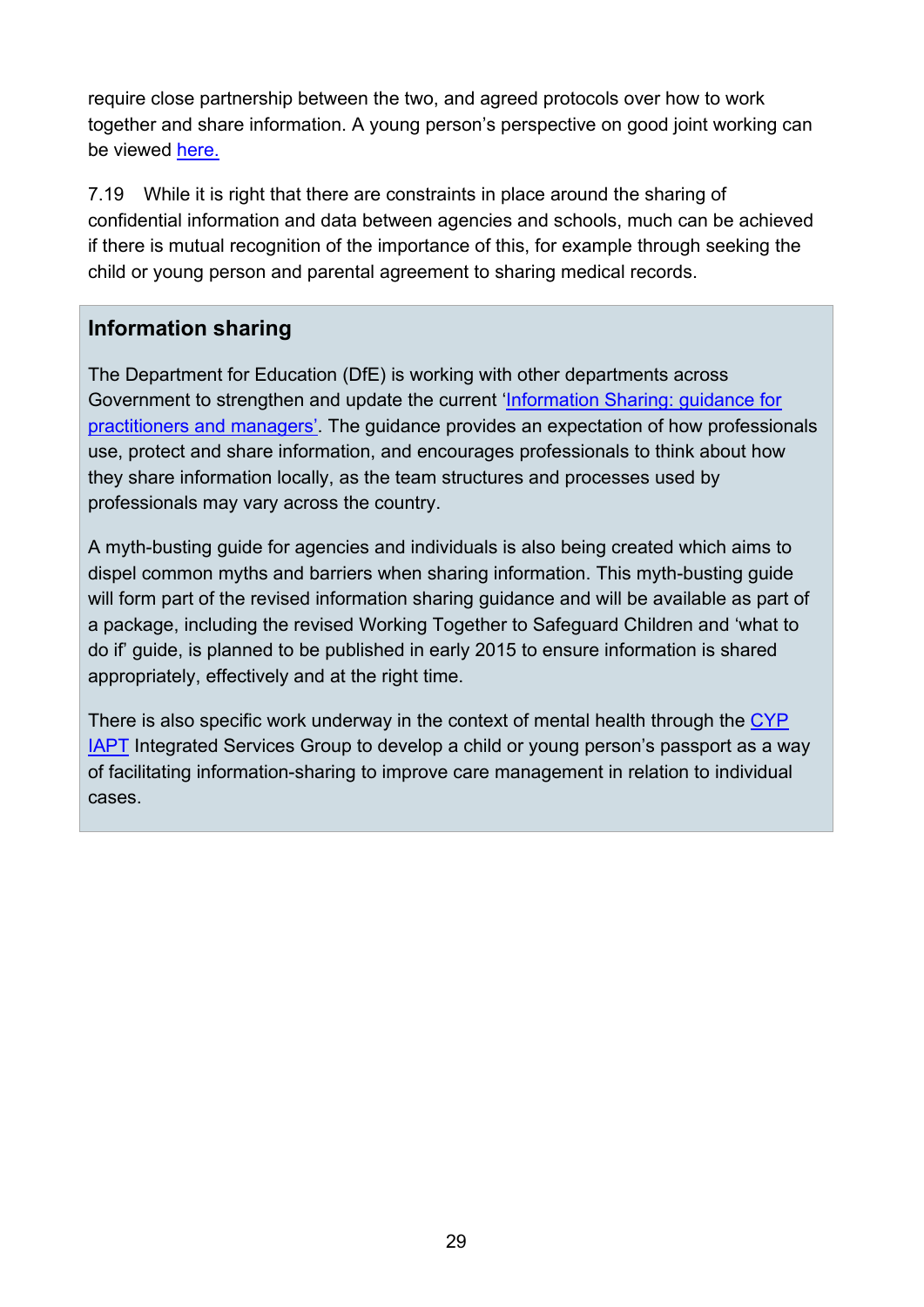# <span id="page-29-0"></span>**Annex 1**

# <span id="page-29-1"></span>**Views of children and young people**

Whilst writing this advice document, DfE officials and Ministers met children and young people to discuss their views on counselling in schools. We have considered these views whilst writing this advice. Schools may also find it helpful to consider these comments when setting up their own services. They might also find it helpful to do a similar exercise using these headings, which may also have the benefit of helping to raise awareness of mental health issues within the schools.

### <span id="page-29-2"></span>**What do you think counselling is and what is it for?**

'Someone you can talk to who is not just a random person.'

'Not just someone you can talk to but who can help with the community's feelings.'

'It is for if you are worried and stressed and under pressure.'

'Some people's behaviour changes – for a period after counselling they are calmer – this also benefits other students.'

'Teachers can see a clear difference as well.'

'It can have a longer term effect – getting something off their chest.'

'If you are feeling depressed, people feel happier after counselling because it gets it off people's chest . You can then focus more on lessons, if you get rid of stress you do better at school.'

#### <span id="page-29-3"></span>**What are your views on counselling?**

One girl had been to counselling and had found it 'very helpful, 'I was very upset before'. The group felt it makes a difference as an outlet for how you are feeling and when people are stressed.

'If someone is angry or stressed it might affect their learning.'

'Children can express their feelings.'

'It can be super relaxing'

'It's really helpful because while some people feel comfortable telling teachers things, other people are not.'

Teachers 'understand but not as well as counsellors do'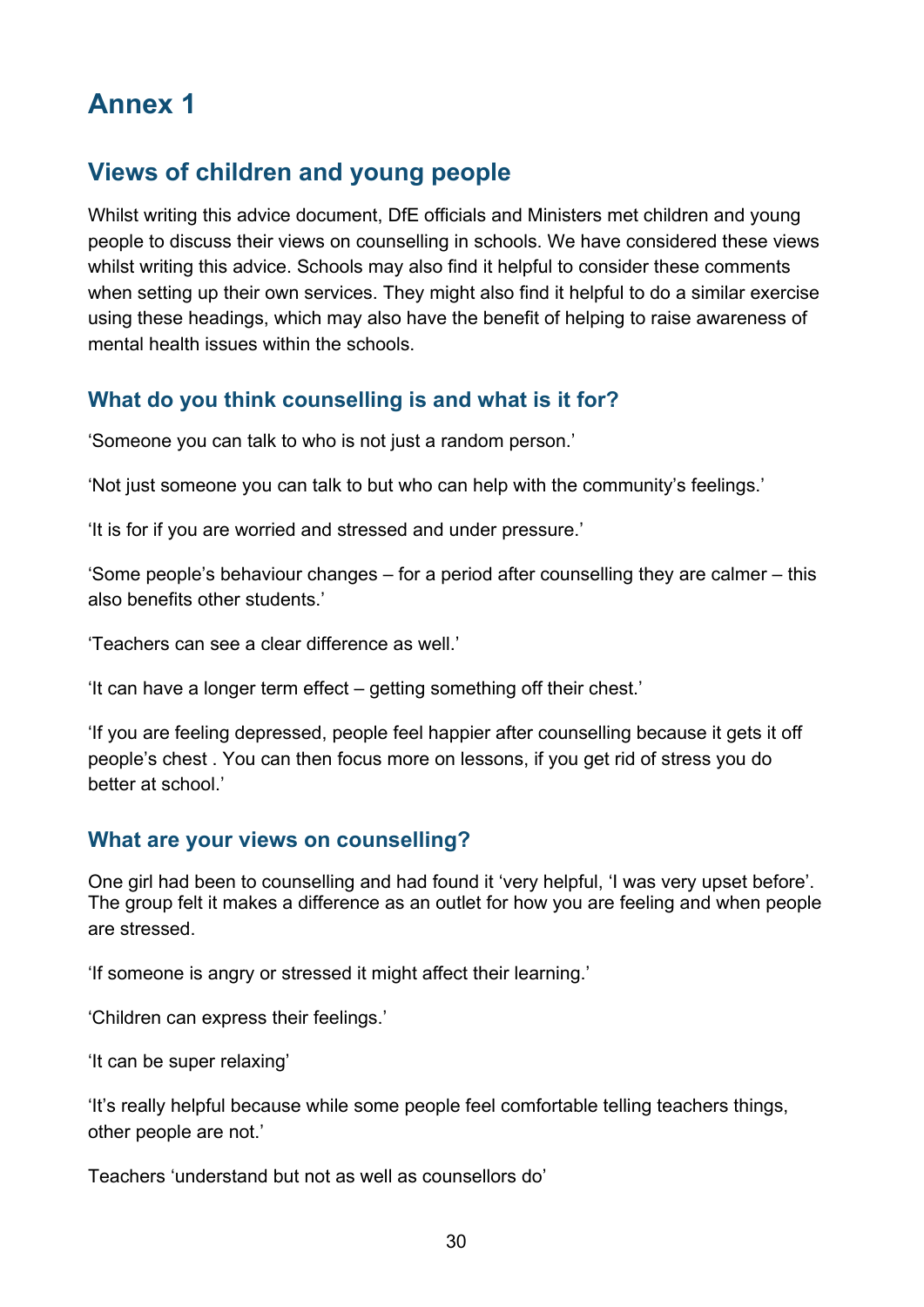They make sessions 'where it just for you'

'It can be not helpful – if you don't know the person – but once you know them its helpful.'

'If you are feeling depressed, people feel happier after counselling because it gets it off people's chest.'

'You can then focus more on lessons - 'If you get rid of stress you do better at school'

#### <span id="page-30-0"></span>**Why do you think young people might need to see a counsellor?**

During pressure at school like assessment week – it can be a 'worrying time.'

When you are 'stressed or scared.'

'For people who have problems at home it can get it sorted.'

'People whose parents have split up.'

'If you have ill health.'

'If you are bullied – not just in person but over text.'

'If you are feeling lonely.'

For 'anger issues.'

'If you are depressed.'

'Bullies themselves' might need to see a counsellor.'

'It depends, you might have family issues at home, you don't want to bottle up, if they can tell someone they trust and they keep it from others.'

Sometimes 'it's just because of behaviour – it gives you ways on how to do it such as stress putty because they are always fidgeting in class.'

#### <span id="page-30-1"></span>**Who should be a counsellor?**

It could be a person from inside or outside school. It would be good it someone was outside school 'because then they can keep it confidential' if they are inside the school they might tell people.

One boy felt that children could be counsellors because they have quite similar lives to the other children they would be counselling – everyone should be a counsellor not just one person – and another agreed you can use your knowledge to help someone else. But another girl felt another student would not be able to handle the situation – as had happened to her in the past.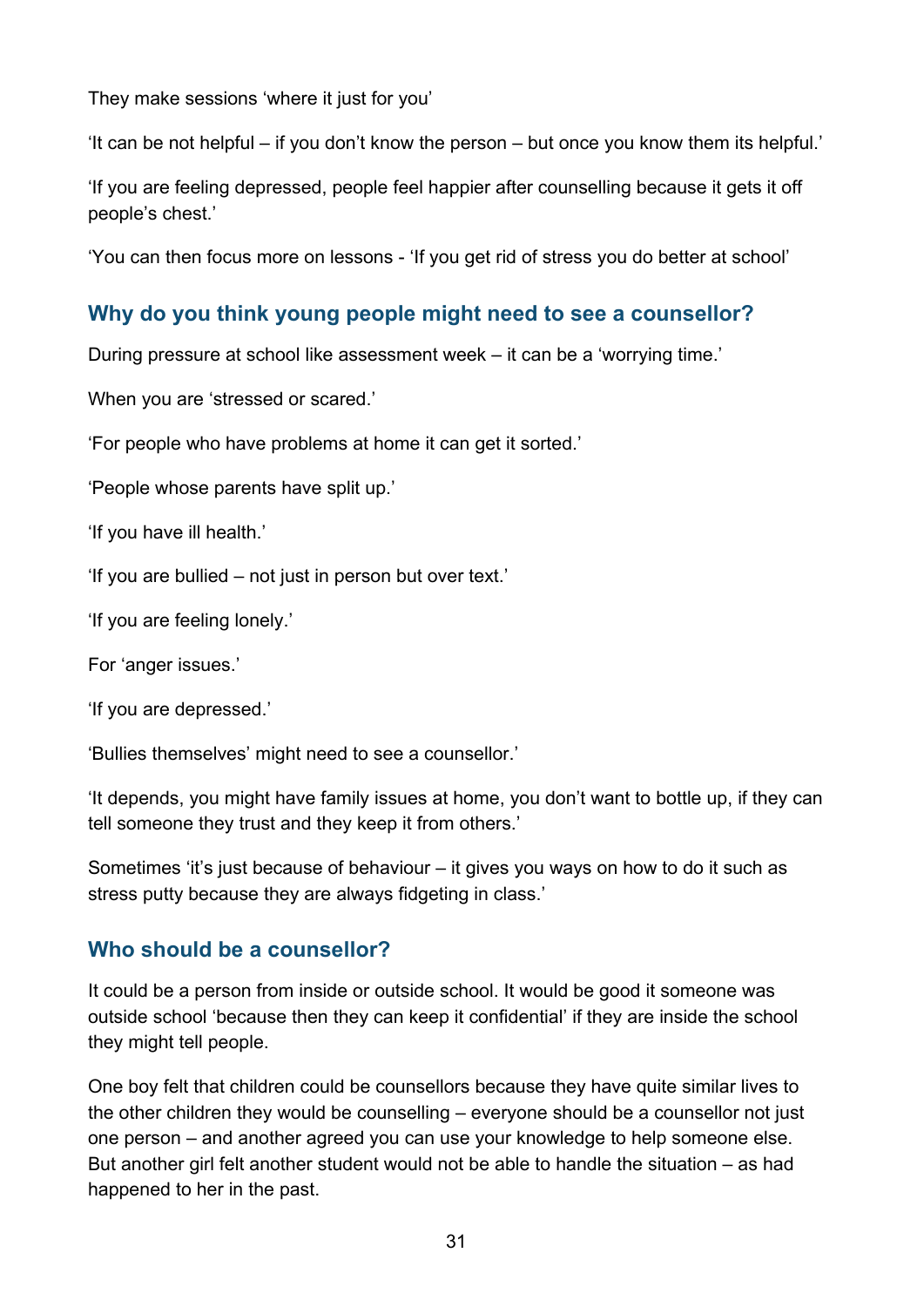'I would rather not talk to my teachers about issues that worry me, I think it needs to be a different person.'

### <span id="page-31-0"></span>**What do you think the barriers to accessing counselling are?**

'It's pretty hard to access counselling – not many schools do it.'

'Having a counsellor in a school 'doesn't mean they are good - they might just sit there'

'It might feel awkward to sit with a person – you'd feel embarrassed'

'If you want to talk to someone in school you have less time – breaktime is only 20 minutes.'

People may be 'scared to ask for it – may not feel comfortable'

#### <span id="page-31-1"></span>**How do you think we can overcome these barriers?**

When you want to go and see a counsellor there's the option to take friends – 'going with a friend makes it easier.'

'You need to be able to trust the counsellors at school.'

#### <span id="page-31-2"></span>**Do you think all schools should have a counselling service?**

Yes all schools should – to stop bullying and to stop people 'doing drastic things.'

But it should also be the responsibility of all children – 'children should understand they have a position in society.'

All schools should offer it - 'everyone has problems small or big.'

'Everyone needs someone to speak to.'

#### <span id="page-31-3"></span>**What are the important features of a counsellor and counselling service?**

'They need to make the offer to help everyone, not just one child.'

'They should go to each class and actively ask people if they want some help, even if you have not met them.'

'Bullies may go through a tough time at home but going to counselling may make them think they appear weak and they can't be seen to appear weak – you need to make sure counselling doesn't look like you are weak.'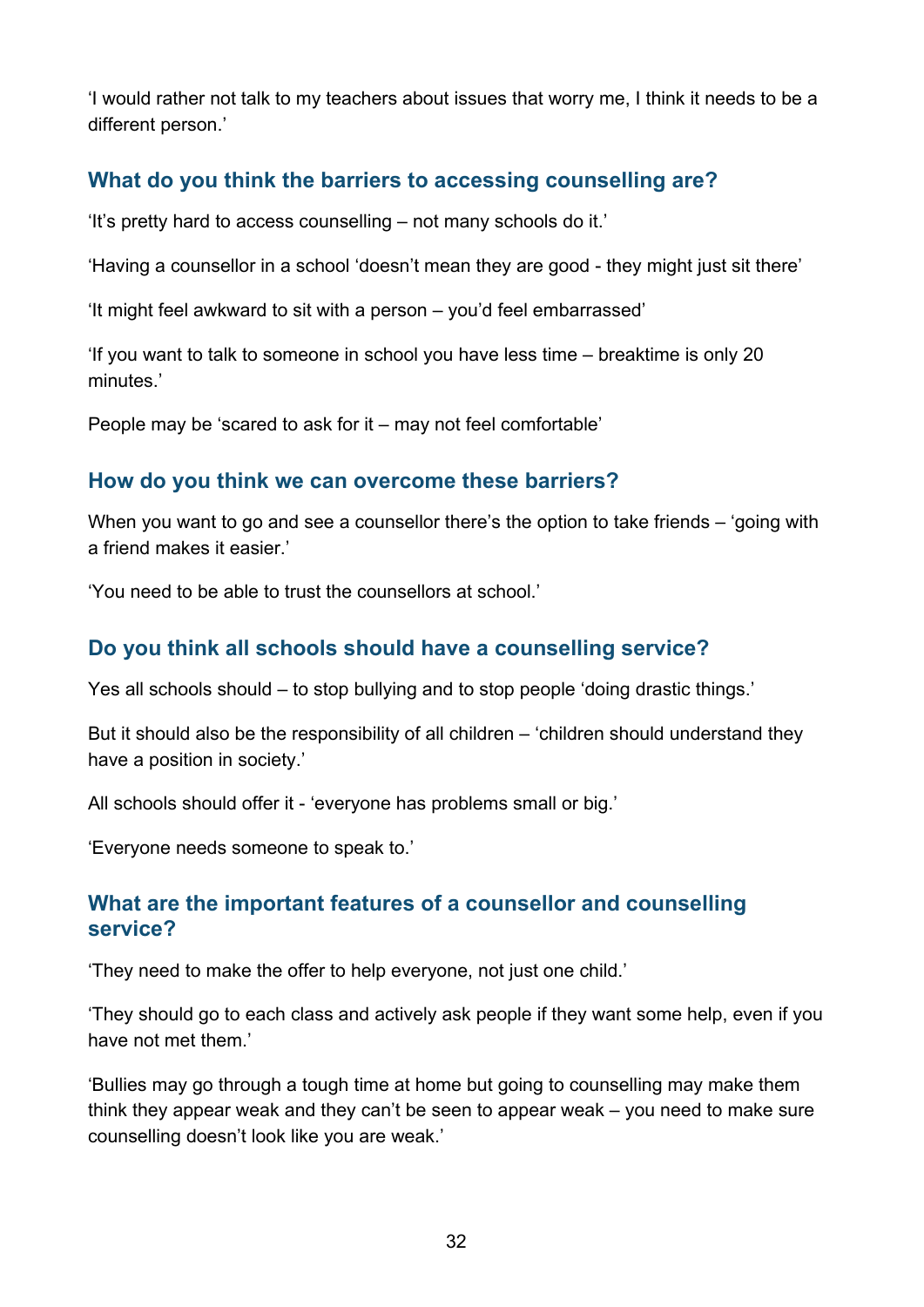'Our counselling room feels like home - colourful and bean bags – having an environment that is relaxing is helpful.'

'Having a box where you can ask for help is good.'

'Having someone there every day.'

Someone who is committed and 'keeps all information confidential.'

'Someone who is casual and informal (in dress/ manner) so you can feel relaxed.'

A 'happy room' if you are in a room 'letting out negative feelings' it needs to be a happy room – 'if it's a plain white room you're going to feel depressed' – have inspirational quotes.'

'Have stress toys.'

### <span id="page-32-0"></span>**Other comments**

'There is not much support at all in schools, meaning that thousands of young people are suffering in silence and don't know who to talk to.'

'Mental health is seen as less important than physical health.'

'Teachers and pupils should have awareness sessions on the use of language around mental health such as "stop acting so depressed" and "you're so OCD" and the impact these have.'

'It's so important that individuals around the person can recognise the signs of mental health and help put preventative measures in place: it needs to be ok to admit that you are 'not fine'.'

'There ought to be an annual 'well being day' in schools: it would be a good idea for teachers and parents and children to come together to learn about mental health together.'

'People know what it is like to have and react to a physical health issue but not to a mental health one; people can be ignorant and scared.'

'Counsellors should have an opportunity to advise school governors on the issues of having a more positive mental school environment .'

'A young person will be more comfortable speaking to a staff member whom they are around for most days.'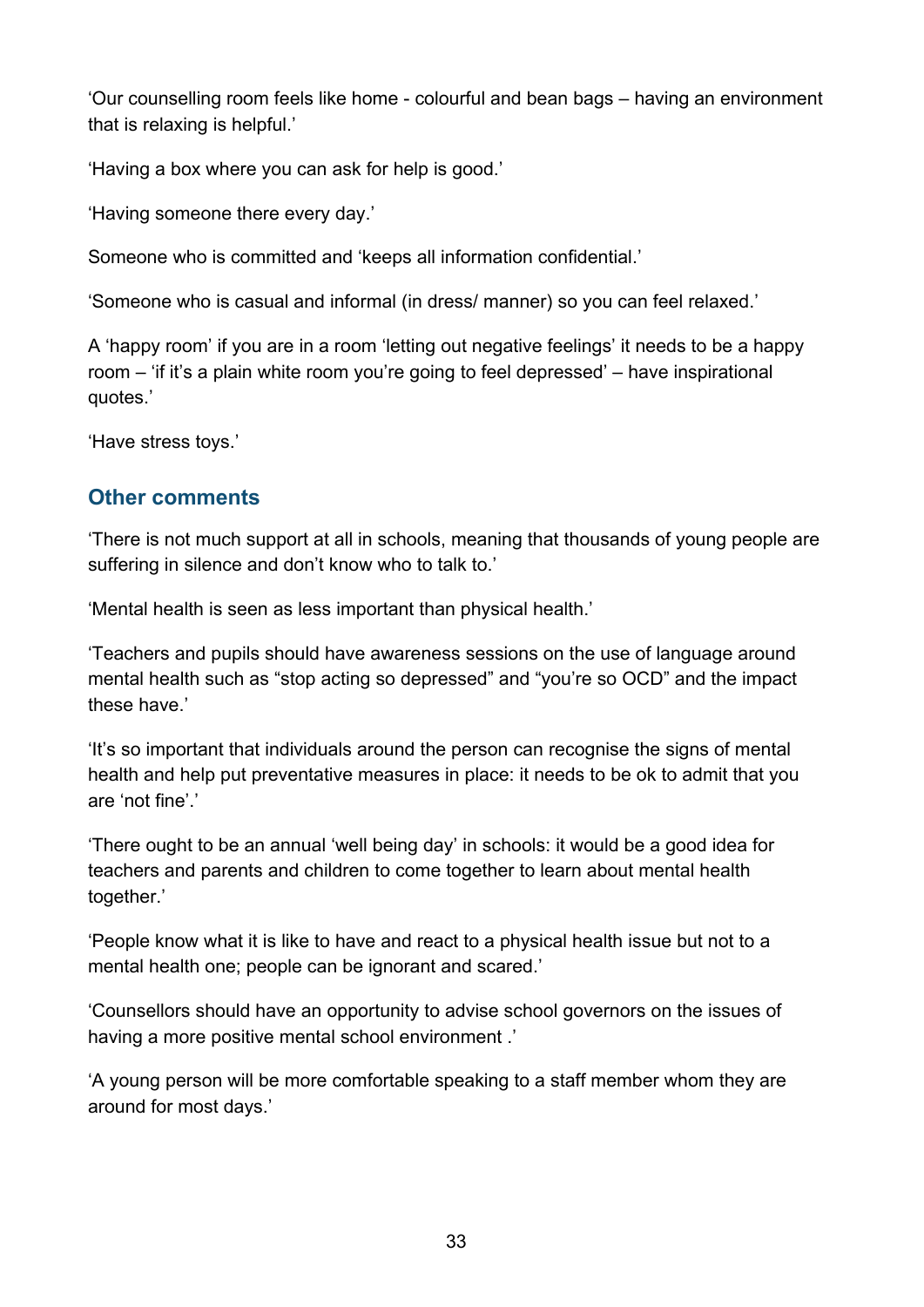# <span id="page-33-0"></span>**Further information**

### <span id="page-33-1"></span>**Useful resources and external organisations**

There are many resources and publications on the subject of counselling which might be helpful to schools when setting up services. This departmental advice has been informed by many of them and the following is a short list of some that schools might find particularly useful. Other relevant research and reports on counselling are referenced throughout this document.

The [BACP/Welsh Government School-based Counselling Operating Toolkit](http://www.bacp.co.uk/crs/Ethics%20in%20Practice/schoolToolkit.php) is a useful complement to this guidance and includes statements on standards, guidance and accompanying template materials. Please note that the first half of the Toolkit is in Welsh language and the second in English.

Several freely available and accessible relevant sessions within the Counselling MindEd programme that readers may find useful and relevant are:

[What is counselling for children, young people, and young adults?](https://www.minded.org.uk/course/view.php?id=65)

[Counselling in Secondary Schools](https://www.minded.org.uk/course/view.php?id=82)

[Counselling in Primary Schools](https://www.minded.org.uk/course/view.php?id=80)

What works in promoting social and emotional well-being and responding to mental health problems in schools? Advice for Schools and Framework Document. Professor Katherine Weare, National Children's Bureau, March 2015.

The DfE has commissioned the PSHE Association to produce guidance for schools in teaching about mental health safely and effectively. This guidance will be available on the [PSHE website](https://www.pshe-association.org.uk/resources_search_details.aspx?ResourceId=558) by the end of March 2015. Alongside the guidance will be a series of lesson plans covering key stages 1-4 (5-16 year olds). These will be available before September 2015.

### <span id="page-33-2"></span>**Other relevant departmental advice and statutory guidance**

[Mental health and behaviour in schools,](https://www.gov.uk/government/publications/mental-health-and-behaviour-in-schools--2) Departmental advice for school staff. March 2015.

[Keeping children safe in education,](https://www.gov.uk/government/publications/keeping-children-safe-in-education) Statutory guidance for schools and colleges, April 2014.

[Future in mind,](https://www.gov.uk/government/publications/improving-mental-health-services-for-young-people) Promoting, protecting and improving our children and young people's mental health and wellbeing. (Report of the work of the Children and Young People's Mental Health Taskforce.)

The [Carter](https://www.gov.uk/government/publications/carter-review-of-initial-teacher-training) review of initial teacher training, January 2015.